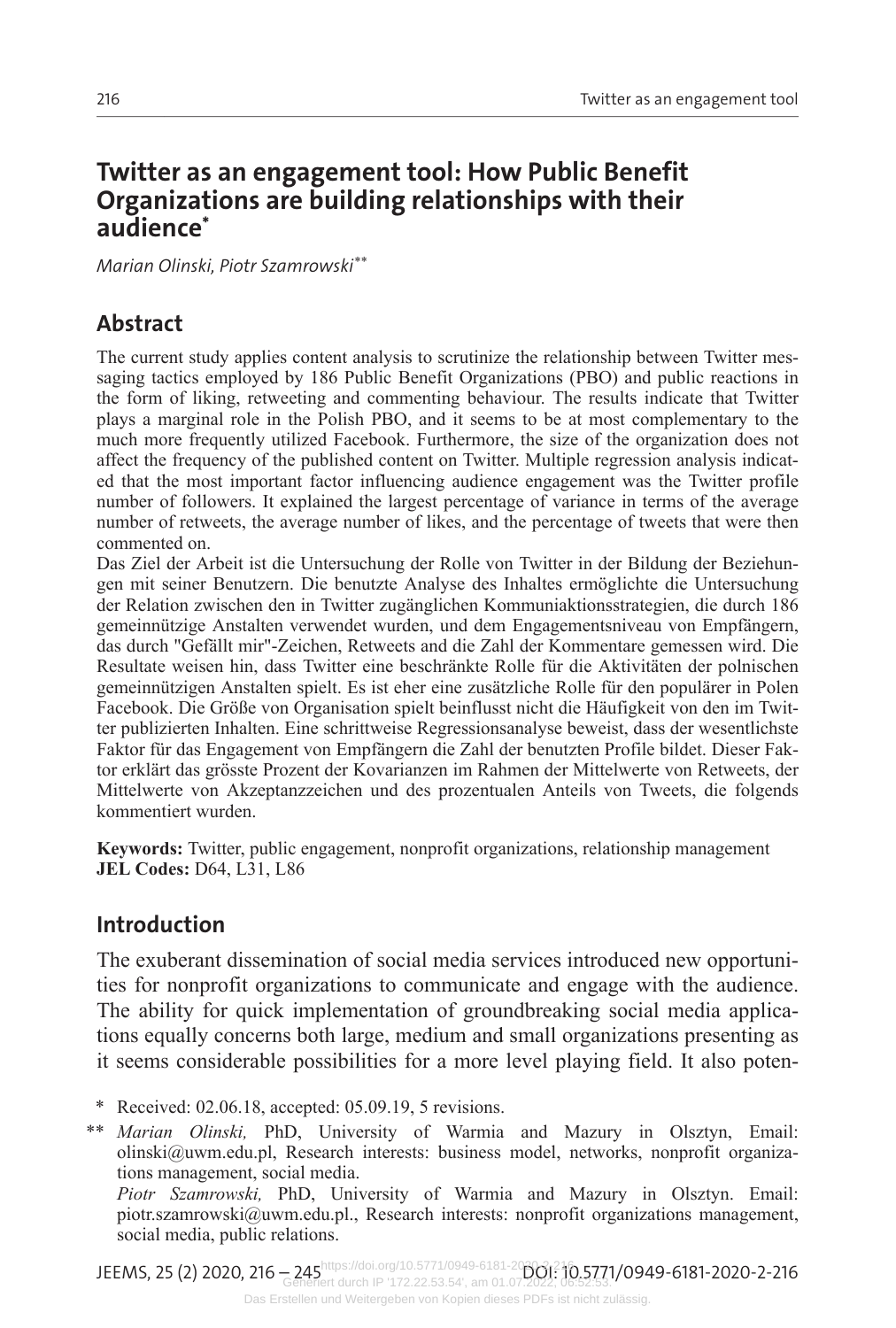tially "changes the game rules" in comparison to more traditional communica‐ tion channels. These changes include kinds of resources and capacities organiza‐ tions require and the strategies they could implement in order to successfully profit from their social media presence. Such issues are of vital significance, yet our comprehension still remains inadequate. The research conducted so far mainly refers to the use of Facebook, and there are only a few studies concerning the utilization of Twitter in relationship cultivation. Research has primarily focused on large organizations. Therefore, there are only a handful of studies pertaining to smaller entities and the research area has primarily centred upon

American nonprofit organizations. The scholarly literature with respect to the developing countries of Central and Eastern Europe is even more modest, leaving them out of the scientific mainstream. This article is designed to partially fill this gap. The purpose of this study is to examine how nonprofit organizations use Twitter to engage their audience and foster relationship growth by answering the following questions: how selected organizational parameters, available communication tools used in single tweets and basic profile characteristics influence the audience engagement rate and how the size of the organization affects the frequency of Twitter use and the utilization of available communication tools? The specific type of nonprofit entity called the Public Benefit Organization (PBO) was chosen as a research subject due to its special ability described in a later part of the article.

This article brings the following contribution to the scholarship literature. To be‐ gin, it builds on the effectiveness of computer-mediated organizational communication. This is the first organizational-level study of the Twitter effectiveness in unique type of nonprofit organizations with the ability to receive 1 % of personal income tax. The Polish case may be a valuable example for the implementation of similar solutions for nonprofit organizations in other countries. The growing importance of social media in the activities of nonprofit organizations requires taking steps to create effective strategies for their use. This is especially important concerning limited resources that usually nonprofit organizations own. We consider "online engagement" as a vital intermediate objective, which should result in a real world activities by organization online audience (e.g. donation, voluntary work, lobbying).

# **Literature review**

# *Nonprofits and social media use -theoretical models*

There are handful of theories that could be applied to the study of social media in nonprofit organizations. The relationship management theory seems to be the most important one. It claims that developing relationships with stakeholders is vital to the well-being of organizations and that communication fulfills the role of a strategic tool in building and maintaining relationships with the public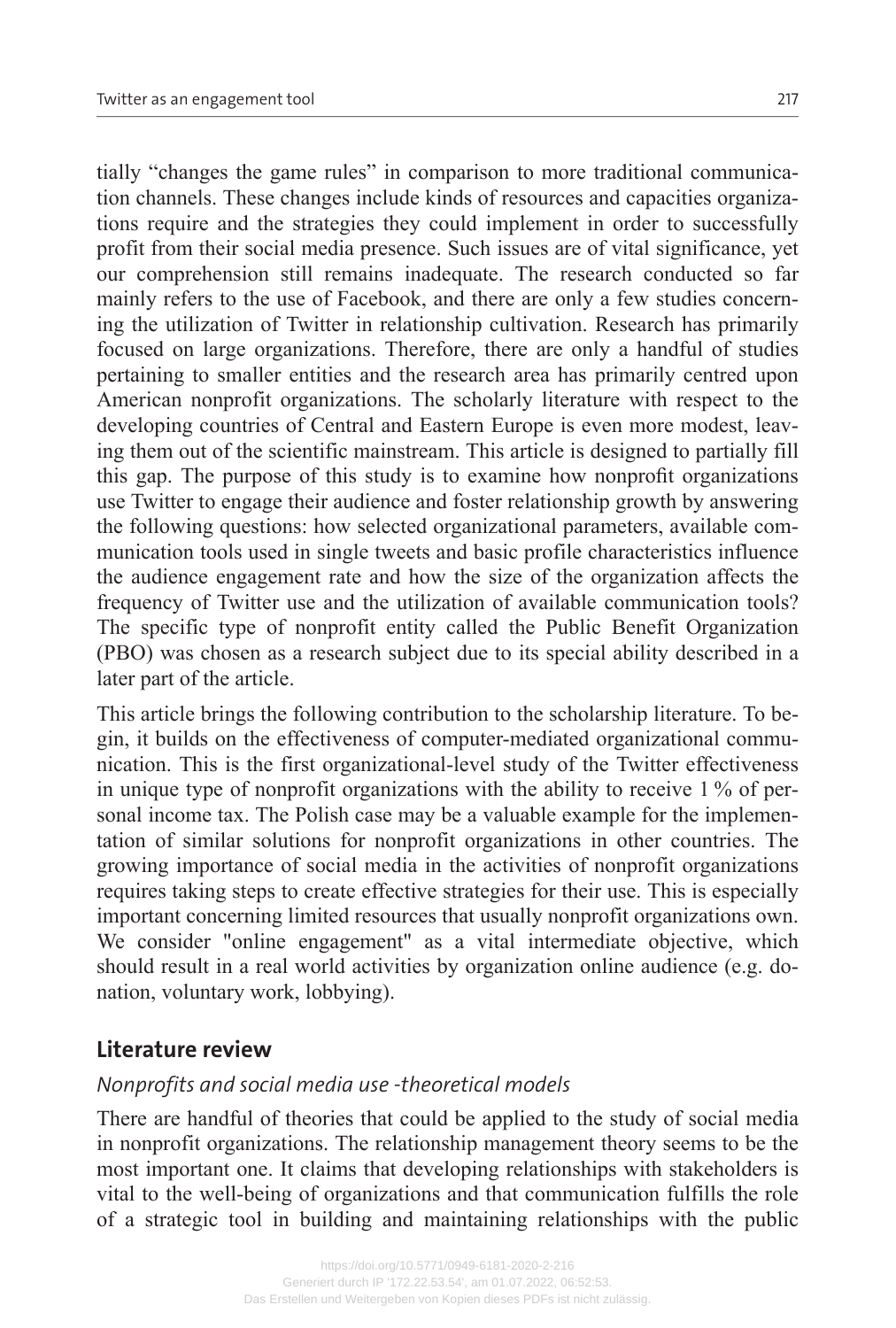(Dozier et al.1995; Ledingham 2003). Within the relationship perspective, public relations are seen as "the management function that establishes and maintains mutually beneficial relationships between an organization and the publics on whom its success or failure depends" (Cutlip et al. 1994: 2). Communication between organizations and stakeholders as one of the main facets of relationships seems to be a suitable unit of analysis in this theory. Communication with stakeholders should be dialogic, or two-way engagement, rather than straightforward, one-way information sharing, and should be tailored to specific stakeholder types (Ledingham 2003). Social media are natural services used to foster twoway communication between organizations and the social media audience in ways not available up until now (Guidry et al. 2017; Huang et al. 2016).These are the sites that also provide organizations with opportunities to engage in simultaneous dialogic communication with many different stakeholder groups in a public space. The way communication efforts are managed by nonprofit organizations could influence audience perceptions, attitudes, knowledge and behavior toward organizations, which can result in a different level of audience engagement.

From the organizational perspective, the other theories that make up the theoretical foundations for social media utilization include: resource dependency theory (Pfeffer/Salancik 2003; O'Connor/Netting 2009) and contingency theory. These two theories seem to be the most important in explaining the vast social media adoption in nonprofit organizations. There are also others like: diffusion of inno‐ vations theory (e.g., Rogers 1995; Vishwanath/Goldhaber 2003), unified theory of acceptance and use of technology (Curtis et al. 2010; Venkatesh et al. 2003), the technology acceptance model (e.g., Davis 1989; Zhou 2008) and the process framework (Tang/Ang 2002). However, these theories are better suited to clarifying individual inclinations for one technology over another − such as why a particular employees would favor Twitter over Facebook – rather than the organizational choice of a specific communication technology.

Both resource dependency theory (Pfeffer/Salancik 2003; O'Connor/Netting 2009) and contingency theory (Donaldson 2001) are deeply rooted in a systembased approach. According to resource dependence theory, the key to organizational development is the skill to garner resources. It acknowledges the vital role that the environment has for the prosperity of an organization. Resource depen‐ dency theory sees organizations as dependent upon their environment for scarce resources that ultimately help the organizations to survive and thrive. A resource is anything with value for the organization such as capital, information, or other materials. The results of studies of the nonprofit sector in Poland (Central Statis‐ tical Office of Poland 2016) explicitly confirm the importance of these theories in the functioning of such organizations. The most important barriers reported by PBOs were modest revenues from fundraising activities and an insufficient number of volunteers for daily activities. So, resource dependency theory could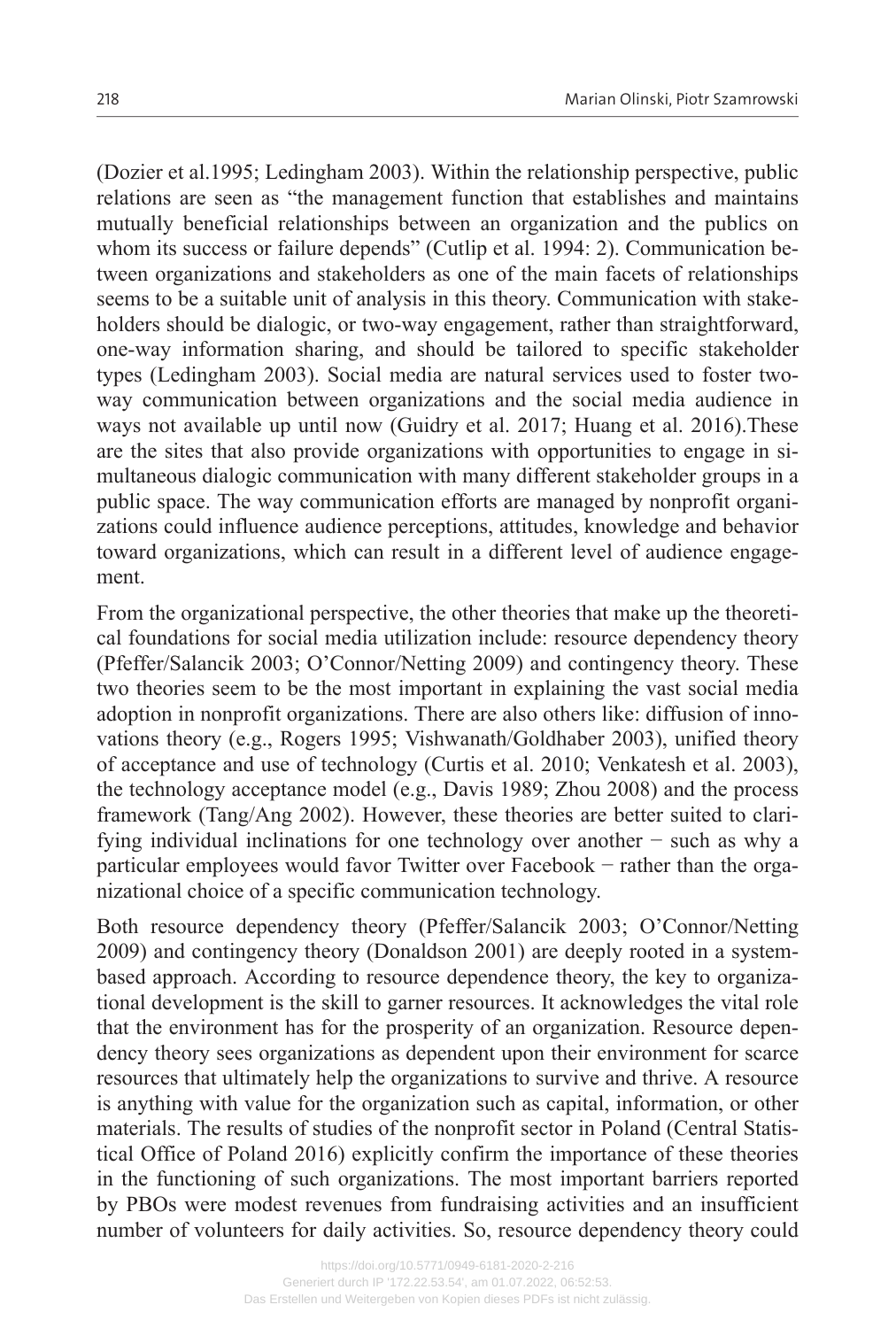be useful in explaining why nonprofit organizations should harness social media in communication strategies. With the still growing competition of other organizations, social media could be an important tool for organizations to engage with new donors, volunteers, and other parties involved in organizational activities.

The contingency theory is a part of the contingency approach, which posits that the effect of one variable on another depends upon a third variable, which moderates the relationship between the first two variables (Donaldson 2001). Within the contingency perspective, organizational effectiveness stems from fitting attributes to contingencies that express the situation of the organization. For in‐ stance, contingencies include the size of the organization, strategy, structure, technology and the environment. The organizational success depends upon achieving a balance between these contingencies. The social media services demonstrate new unpredictable challenges that nonprofit organizations must cope with when considering its implementation, participating online in new digital surroundings, and how this influences their own constituents or community. For some organizations social media presents the possibility to become more open, transparent, decentralized, and interactive with their community (Kanter/ Fine 2010; Waters et al. 2009; Saxton et al. 2007). The American Red Cross is one of the first major examples of a nonprofit organization aligning with technology. Starting with blogs and then implementing other social media platforms, the Red Cross catalyzed the internal adoption of social media and shifted its re‐ lationship with the world (Kanter/Fine 2010). This organization developed into being more organic as opposed to mechanistic, and utilized social media to engage with their community.

To sum up, the resource dependency theory and contingency theory help one to comprehend the utilization of social media from an organizational perspective. Both recognize the vital role of the external environment with which organizations must operate in order to be successful. The online environment is rapidly becoming a venue where many people interact and organizations run a business. The chosen theories, with relationship management theory taken into consideration, help to recognize that nonprofit organizations exist in a contextual setting that includes the actual and digital communities they serve.

#### *Engagement in social media context*

Over the last thirty years, public relations theory has evolved from the functionalist approach to the co-creational approach. The functionalist approach treated the public and communication processes as tools to fulfil organizational and management objectives; and communication was unilateral from organizations to the stakeholders. Managers concentrated on communicating to the audience instead of communicating with the audience. In turn, the co-creational approach emphasizes the relationship between an organization and its audience. The best-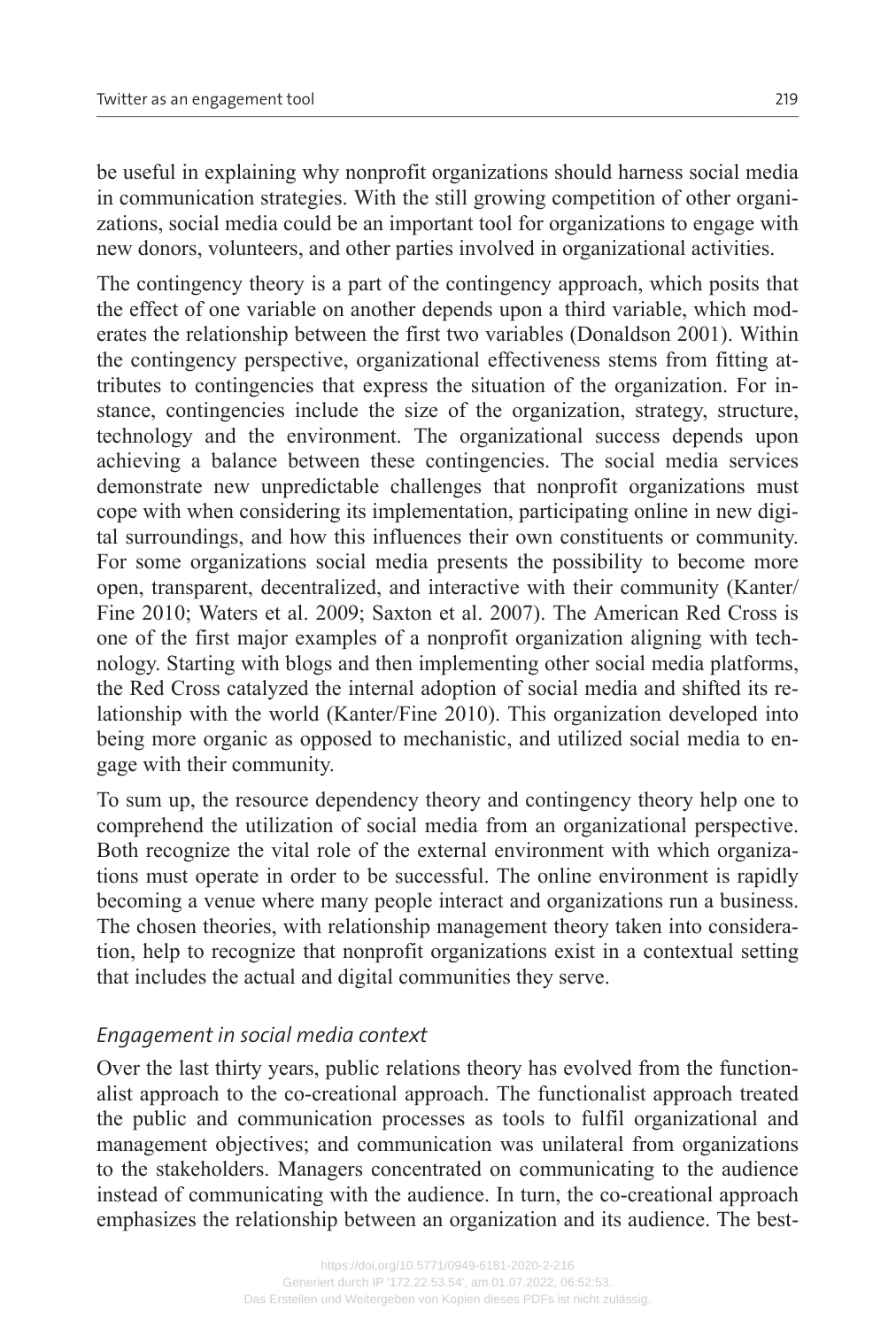known theories in the co-creation approach are the symmetrical/excellence theory advanced by Grunig (1992), the relational approach proposed by Ledingham (2003) and the dialogic communication theory by Taylor and Kent. In the latter theory, an important role is attributed to the concept of engagement, which authors place within the propinquity dimension. To the authors, "engagement is part of dialogue and through engagement, organizations and publics can make decisions that create social capital" (Kent/Taylor 1998). The role of managers is to properly understand this concept. In the scientific literature it is ambiguous and basically takes the form of an ideograph, which is a set of words that are concrete, vague, and evanescent all at the same time (Taylor/Kent 2014). In or‐ der to properly understand this concept, the Dhanesh model of engagement can be used. In this model, engagement is understood as an affective, cognitive, and behavioural state wherein publics and organizations who share mutual interests in salient topics interact along continua that range from passive to active and from control to collaboration, and is aimed at goal attainment, adjustment, and adaptation for both publics and organizations (Dhanesh 2017). This definition raises serious practical implications for managers. According to the model most nonprofit users of Twitter are passive. In the Dhanesh model (2017) this corresponds to the first two levels – affective and cognitive. This is indicated by a small number of likes, retweets and especially comments on the published content. The role of the managers are to make efforts to acquire more followers. Acquiring followers can be done in various ways, for example by redirecting traffic from the Internet to Facebook or Twitter. The greater the number of followers, the greater the chance for the appearance of Social Media Influencers (SMI), because a large number of followers is a large number of passive audience, but also gives a higher probability of the appearance of SMI. Social media influencers are people on the third engagement level of the Dhanesh pyramid (behavioural level). They influence in the most essential way by building relationships based on dialogue between the organization and the audience. This is according to the Pareto Principle, which emphasizes that a small number of active publics can have a much greater impact than a larger group of passive publics. Having a large number of social media influencers brings a number of benefits to the organization, including a higher effectiveness of communication activities and a higher visibility. These benefits are particularly important for nonprofit or‐ ganizations, because their functioning is most often associated with limited re‐ sources (manpower, time and money). There are, however, difficulties in estimating Return on Investment (ROI) from social media utilization, but in the age of the Internet organizations can no longer ignore their audience, because even a single individual has the ability to influence and damage an organization's reputation. The division of the audience into an active and passive segment means that the published content must be adapted to the needs of both groups.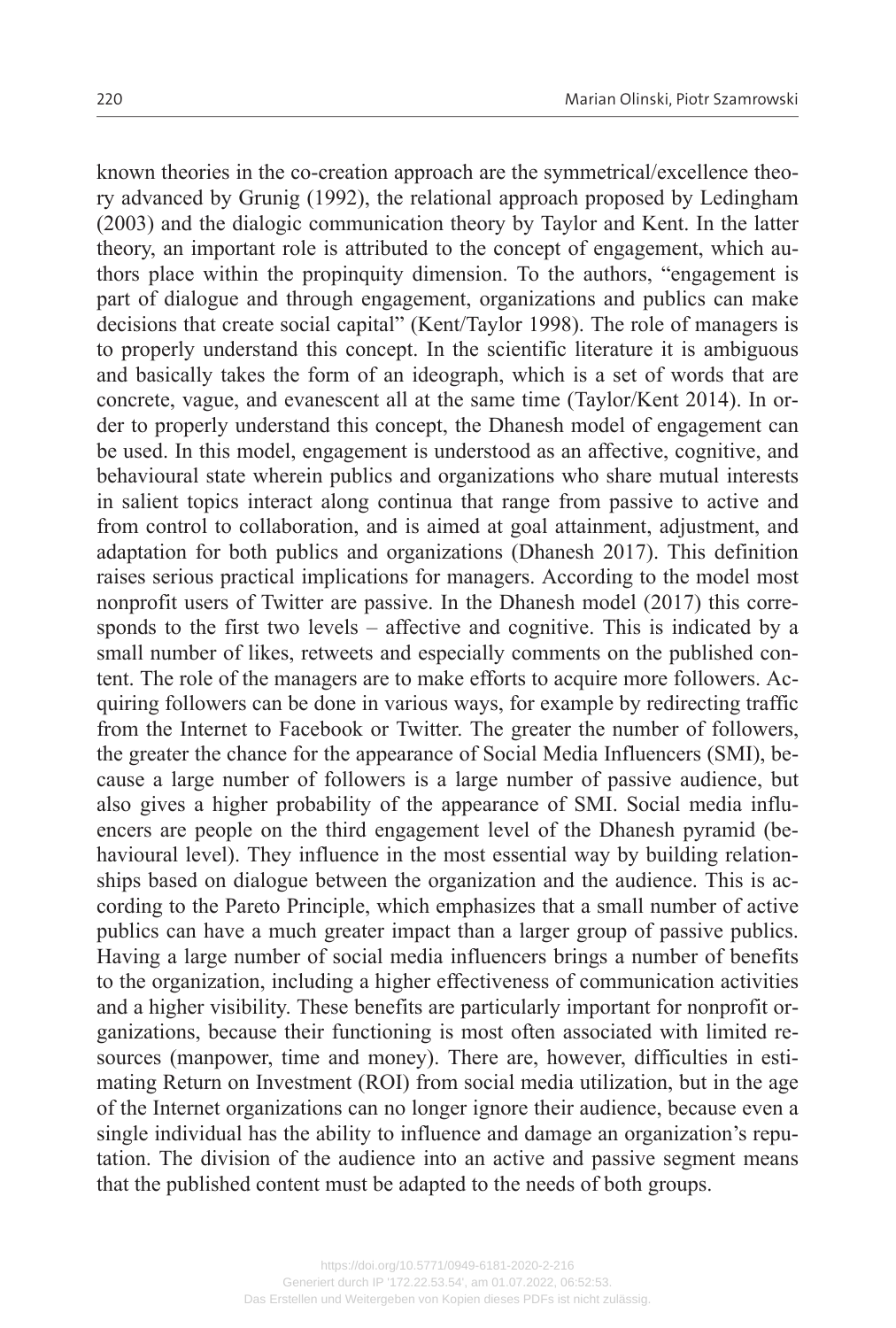### *How Nonprofits Use Twitter for Effective Public Relations*

The research concerning the nonprofit use of Twitter in the Public Relations context focused mainly on how nonprofits use the various Twitter communication tools and later on evaluation how published content may influence the recipient level of engagement (Messner et al. 2013; Lovejoy et al. 2012; Waters/ Jamal 2011). One of the first surveys conducted among the largest American non-profit organizations found that nonprofit organizations are primarily using Twitter to convey one-way messages instead of relationship building based on dialogue (Waters/Jamal 2011). The interactive nature of Twitter was only used to a minimal extent. Research conducted by Messner et al. (2013) among U.S. largest health-focused nonprofit organizations made it possible to formulate similar conclusions. Messner et al. (2013) refers to this broadcast model as "shovelling tweets" – sending out as many tweets as possible without much consideration for if or how followers may respond. Similar results were obtained in stud‐ ies conducted by Lovejoy et al. (2012).

Research conducted by Guidry (2013) focused on how nonprofits use the various Twitter communication tools and how their use translates into a level of audience engagement. In this case, the largest US nonprofit organizations were also the subject of the research. The obtained results allowed to develop concise list of best practices for the nonprofit organization to increase audience engagement. For example, keep your tweets simple and short if your goal is to engage stakeholders in direct conversations on Twitter or use more complex tweets – tweets that include hashtags, mentions, and hyperlinks, and that contain more, rather than fewer, characters  $-$  if your goal is to have other Twitter handles retweet or favourite your tweets. If social media managers wish to start a conversation, ask questions and use direct replies. These types of conversation attempts are likely to be successful or thank your followers for their input, retweets, mentions, and actions – tweets with the word "Thanks" are more likely to be a part of a conversation.

In turn Guidry et al. (2015) analysed how social media managers in 100 largest nonprofit U.S. organizations perceive the use, benefits, and challenges of Twitter utilization. The vast majority of people responsible for managing this channel indicate that its main goal is engagement with the community and fundraising. There seems to be an increasing awareness of the importance of two- way communication on social media platforms, an encouraging shift from the earlier emphasis on asymmetrical communication between nonprofits and their stakehold‐ ers (Messner et al. 2013; Lovejoy et al. 2012; Waters/Jamal 2011). For social media managers the Twitter immediacy is considered both a blessing and a curse. It makes it possible to reach both existing and new audiences quickly, at the same time forcing them to be constantly online. Time-related issues were considered to be the most challenging for social media managers. Research con-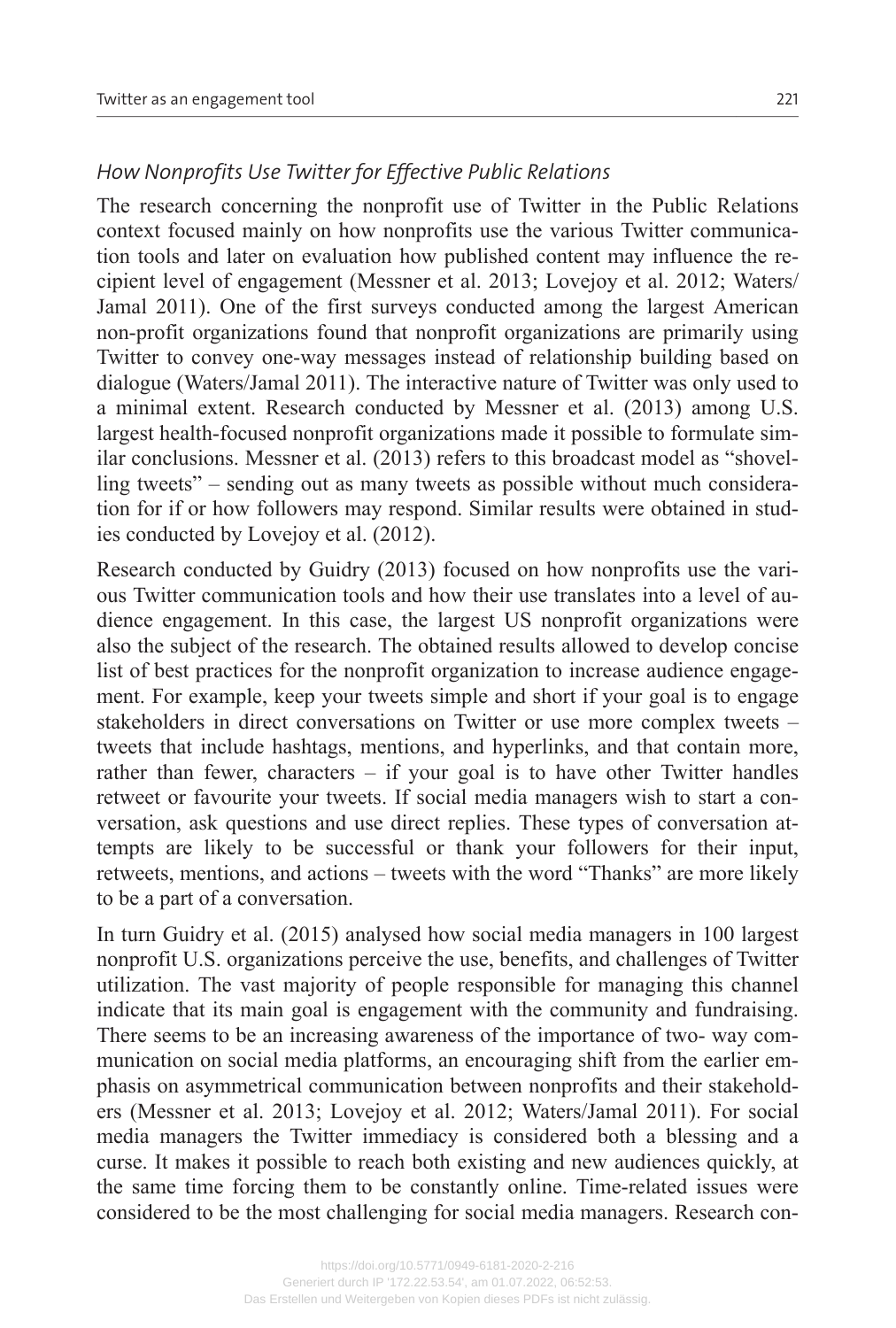ducted by Ott and Theunissen (2015) and Guidry et al. (2017) pointed to the usefulness of Twitter in managing crisis situations. Also in this case, the research was conducted among large American nonprofit organizations. Studies conducted by Tripathi and Verma (2018) were one of the few that concerned nonprofit organizations other than American. They focused on nonprofit organizations operating in India and exploration major determinants of nongovernment organizations (NGOs) engagement and relationship building on social media sites including Twitter. The findings suggest that supporters engage with NGOs largely for personal and organizational reasons. Emotions, trust, and information needs emerge as the primary personal drivers for engagement, whereas organizational accountability, performance, brand image, and transparency emerge as or‐ ganizational drivers. Behavioural intention mediates the relationship between the drivers of engagement and supporter contributions. The study suggests that as the number of supporters on social media platforms is rapidly increasing, NGOs should recognize the importance of the supporter experience while de‐ signing their relation building strategies.

### *Public Benefit Organization as a specific form of nonprofit organization*

Public Benefit Organizations constitute a numerous grouping of nonprofit entities in Poland (over the years 2004–2017, the number of registered PBO has in‐ creased 4-fold from 2.2 up to 9.0 thousand, 10 % of nonprofit entities eligible for this status), which, unlike other groups, is characterized by a number of unique features. The most important of these is the privilege of receiving 1 % of personal income tax. With the introduction of this 1 % donation program to the Polish tax system, the income tax payer has obtained the right to transfer 1 % of their income tax to a chosen PBO indicated by the tax payer. A specific market was created, which can be described as the "one percent" market. The entities entitled to receive 1 % of personal income tax compete in that market, and the subject of the exchange is money. Therefore a market has been formed, the uniqueness of which is emphasized by four elements (Czetwertyński 2016). First, the market is the result of legislative decisions. As a result, taxpayers form the supply side that possesses the right to donate 1 % of personal income tax, and entities with a PBO status form the demand side. Secondly, within the market organizations compete for the favour of taxpayers so that they may transfer to them 1 % of their personal income tax. Thirdly, only specific entities can operate in this market; only those with PBO status. The last element is related to the tax, expressed monetarily, as the subject of exchange. The taxpayer transfers their contribution to the State Treasury, but as a result of an individual and au‐ tonomous decision by the taxpayer, the contribution is specifically addressed to a selected organization, and the competent tax office is obliged to transfer it. It should be emphasized that the taxpayer cannot keep this part of the tax, but they can choose a goal for it. Therefore, the "one percent" market is an excellent re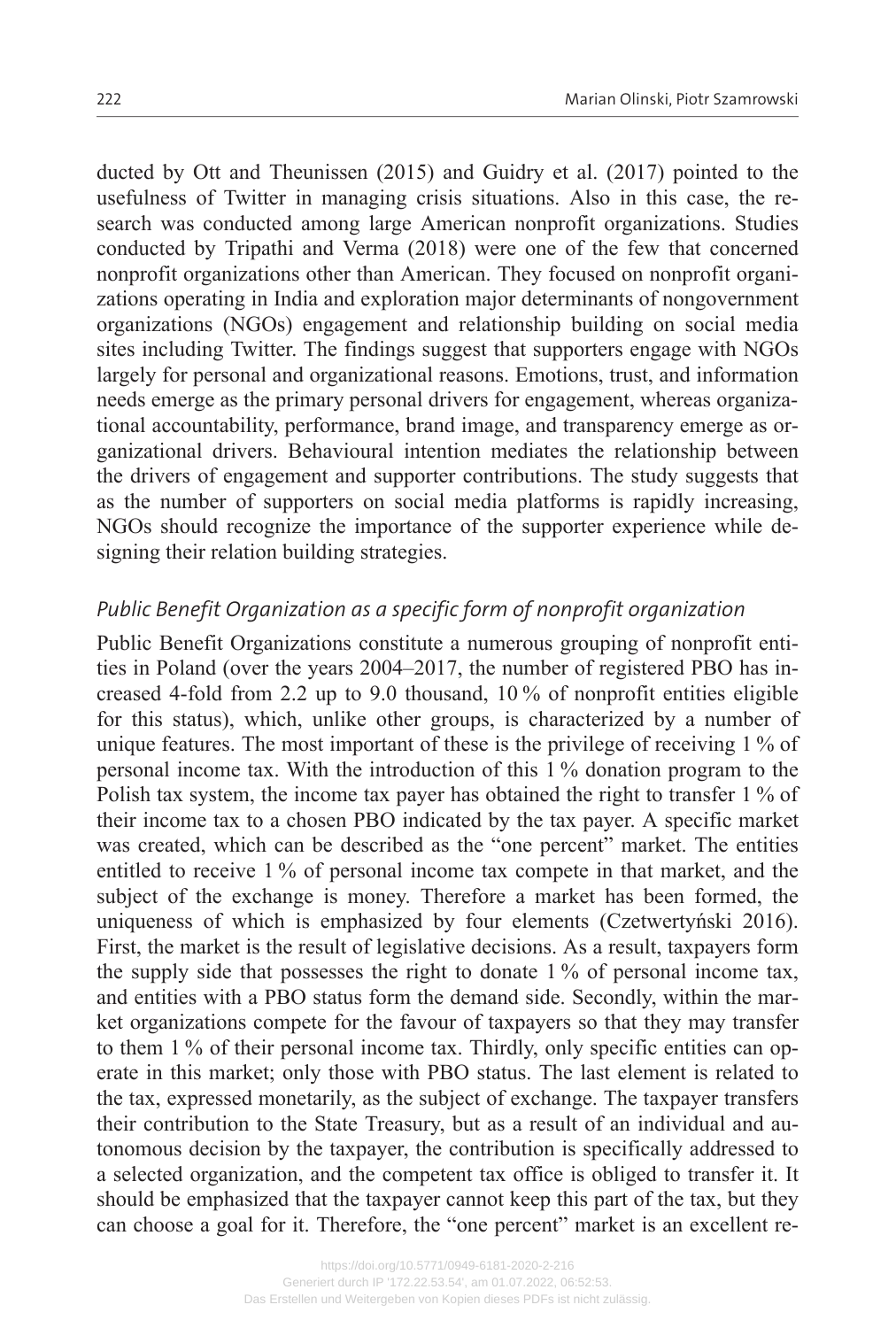search avenue, especially in the area of public relations. An important element in the daily activities of this type of organization is continuous communication with various organizational stakeholders, which is ultimately associated with the possibility of obtaining funds adequate to the pursued statutory objectives. Such a philosophy of Public Benefit Organization actions is deeply embedded in a system-based approach together with aforementioned resource dependency and contingency theory, which also rests upon a systematic framework.

#### *Hypotheses development*

The beginning of the social media era has generated opportunities for the type of engagement with an audience that differs significantly from those available via traditional web sites. The website does not provide direct opportunities to assess the engagement of the content recipients. The social media services have changed this perspective. The inclusion of interactive features such as liking, retweeting and commenting has facilitated the active involvement of network users in the online activities of organizations. There will always be some kind of clearly visible public reaction to organizational publishing that enables the im‐ plementation of different relationship cultivation strategies. However, scholars have not focused on these dynamic characteristics of social media services. The research still focuses on static content, such as profile pages and mainly the Facebook wall of nonprofit organizations. As a result, we are still lacking the knowledge of how the audience responds to the messages they are sent. Concentrating on the messages the organization is sending represents a significant, and essential, conceptual step forward. Moreover there are only a handful of studies pertaining to smaller entities and the research area has primarily focused on American nonprofit organizations. The scholarly literature concerning the countries of Central and Eastern Europe is even more meagre, leaving them out of the scientific mainstream.

How an organization decides to communicate is a strategic decision about how to spread information and engage stakeholders (Ledingham 2003). On Twitter the level of audience engagement is measured using the following variables: the number of likes, retweets and comments on a single tweet. Twitter, despite limitations in the number of characters, offers a relatively wide range of communica‐ tion tools that can be used in a single tweet. It includes hyperlinks, hashtags, and mentions. Posts with hyperlinks include mainly web links to external websites. Additionally it is possible to add media files in the form of photos or video to each tweet. Organizations also can connect to existing topics by including a specific hashtag (#) in its tweets. The final communication tool is mention, by which an organization can connect to particular online individual through the use of user mentions, which appear when the organization includes a user's "@username".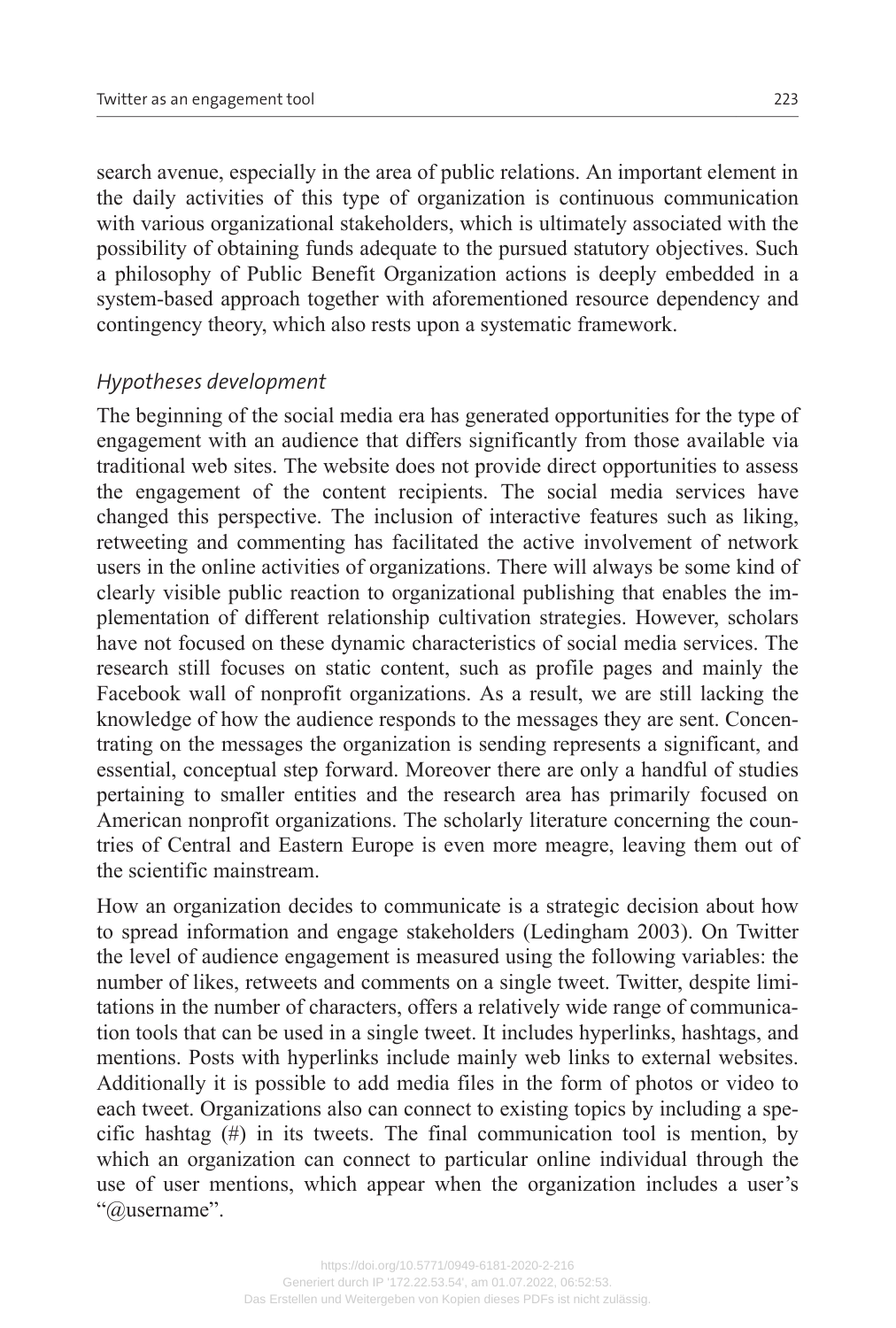We posit that as tweets become more complex, they will result in more engagement. By complex, we mean that the audience may experience the tweet in many ways. Tweets are read, while multimedia tweets with photos and video, and tweets with external links require more commitment to be fully understood. Tweets with mention and hashtags could also influence audience reaction based on the reciprocity rule. Those tweets that require more commitment are likely to result in greater audience engagement. This relationship is expressed in the following hypothesis:

*H1: The more complex the tweet structure, the greater social media audience engagement.*

We also posit that the total number of Twitter followers will influence audience engagement with a particular Twitter message. In fact, individual-level research on Twitter has found that network size (informal followers base) has a significant relationship with retweeting and message popularity (Bakshy et al. 2011). Social media practitioners must make efforts to build active and sufficiently large bases of followers. Inadequate total numbers reduces the chances of appearing as one of the so-called social media influencers (SMIs). With increases, the total engagement for an individual tweet will also increase. This relationship is expressed in the following hypothesis:

*H2: As the total number of Twitter followers increases, audience engagement for individual tweets will also increase.*

The audience engagement may also be influenced by organizational features such as dependence on 1 % of personal income tax and organizational size (measured by the annual revenue amount). Within resource dependence theory perspective (Pfeffer/Salancik 2003), we posit that nonprofit organizations are more dependent on 1 % of personal income tax as a source of revenue and are more likely to focus on posting the tweets that generate audience engagement. Organizations more dependent on individual contributions are more likely to be strategically dedicated to communication efforts to ensure constant audience investment (Ledingham 2003). This relationship is stated in the following hypothesis:

*H3: As nonprofit organizations become more dependent on 1 % of personal in‐ come tax as a source of revenue, the audience engagement for individual tweets is likely to increase.*

Research results also indicate that size of the organization is an important contingency factor improving an organization's general information technology capacity (Finn et al. 2006; Hackler/Saxton 2007). The use of Twitter and other social media sites only seems to be cost-free. It requires both financial and human resources and larger organizations seem to be better equipped to this task. For example, Baird et al. (2012) points out that the limited availability of slack re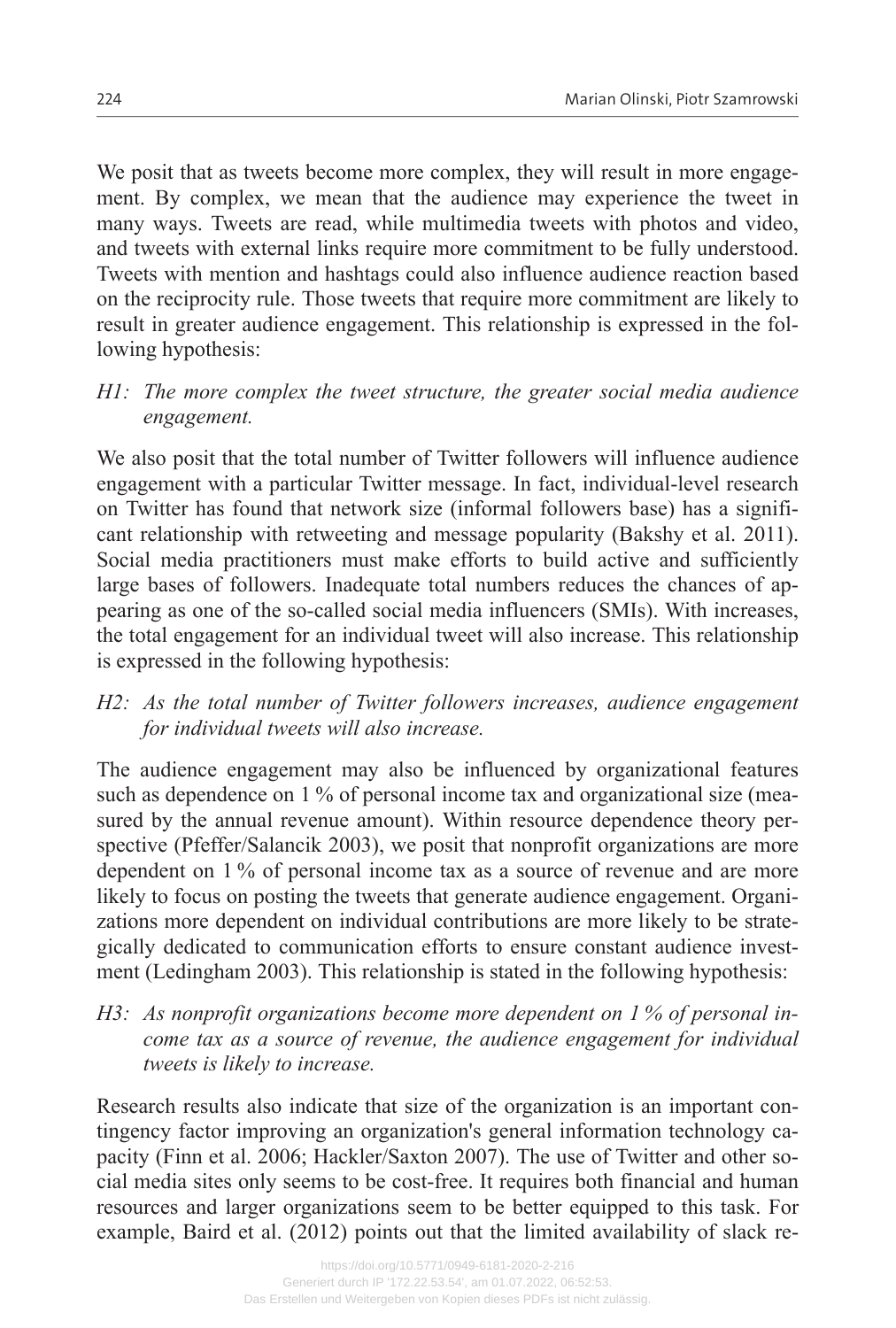sources, capabilities, and management support in smaller organizations results in differences in information technology adoption between small and large organi‐ zations. The organizational size measured by total financial revenues affects the implementation of new technology and the general "IT capacity" of nonprofit organizations (Zorn et al. 2011). Moreover, as an organization grows, it becomes more visible and therefore attracts greater attention and scrutiny by external entities such as the state, the local government, media and the general audience (Nah/Saxton 2013). This in turn may lead organizations to a larger Twitter pres‐ ence to address these audience concerns. We thus posit the following hypothesis:

*H4: As nonprofit size measured by the total annual revenue increases, the au‐ dience engagement for individual tweets will also increase.*

# **Research methodology**

#### *Sample*

Only those nonprofit organizations that, as of January 1, 2016, had the status of PBO (Public Benefit Organization) were selected. The status of PBO means the necessity to conduct thorough and transparent reporting. It gives the possibility to view valuable materials from the researcher's point of view, mainly those of a financial nature. In accordance with article 23 paragraph 6 of the Public Benefit and Voluntary Service Act, every Public Benefit Organization must submit fi‐ nancial statements and a technical report on its activities by the 15th of July of the year following the year when the statements are submitted (for example, data for 2016 are published in 2017, starting from the month of July). The database included over 8.000 Public Benefit Organizations. Next, it was determined which organizations use Twitter in their work. Whether the organization used Twitter was analysed first from its website (almost 70 % of organizations had their own website,  $N = 5371$ ) and then the google.pl search engine was used (a portion of the organizations did not use websites in their work, but only social networking sites, mainly Facebook). In total, 221 organizations with active Twit‐ ter accounts were identified, which represents less than 3 % of all Polish Public Benefit Organizations (the distance between the most widely used social media site Facebook (over 40 %) and Twitter is very large). Then they were divided into four groups depending on the amount of total revenue gained in 2015. The first group included organizations with a revenue of more than 10 million PLN, the second group had revenues ranging from 1 million PLN to 10 million PLN, the third cohort ranged from 100,000 PLN to 1 million PLN and the fourth consisted of organizations with revenues less than 100 thousand PLN (the first group consisted of 17 organizations, the second had 82, the third – 95, and the fourth  $-27$  organizations). Using the formula for the minimum size of the sample with a finite population (for a confidence level of 0.95, and a maximum error of 0.05), a minimum sample size of 185 subjects was obtained (16 from the first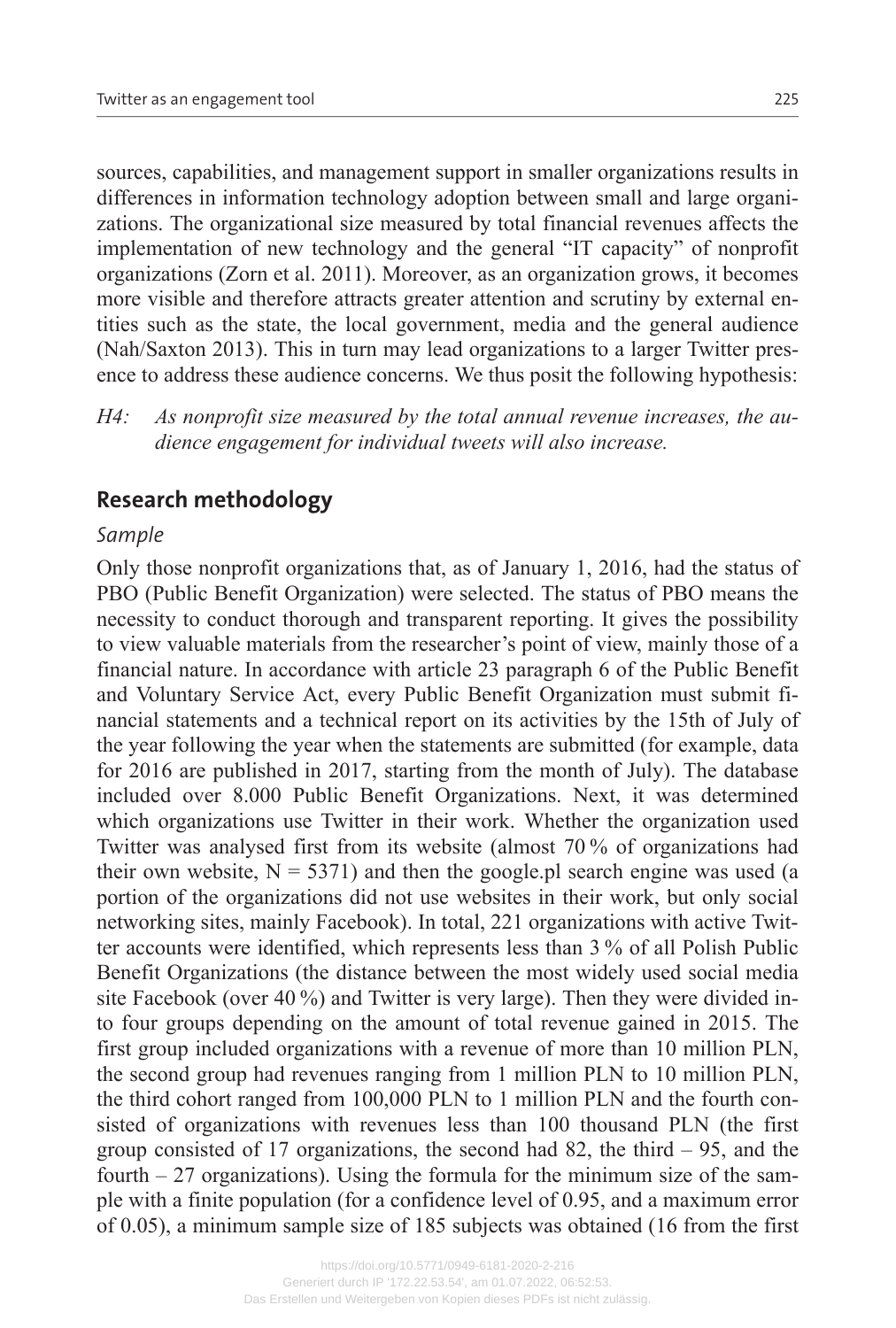group, 68 from the second, 76 from the third and 25 from the fourth group). In the case of the first group (the largest entities), the research covered the entire population (a total of 186 entities were examined). The selection of PBO's from the remaining layers was accomplished using the Research Randomizer algorithm (Urbaniak/Plous 2013).

## *Data collection*

The next stage of the research included the construction of a tweet database. To eliminate events that could cause unusually high Twitter organization activity in a short period of time, an analysis covered, respectively, a long time span. At random, between July 15 and October 12, 2017 (90 days) each day of the week was selected twice (with the elimination of situations in which the days selected for testing immediately followed one another). The applied procedure allowed the selection of the following 14 days: 15,21,23,25,27,30 July, 14,21,30 August, 13,15,19, 30 September and 12 October. Twitter from each of the 186 organiza‐ tions was checked on the selected days, and each published tweet became part of the database, constituting a starting point for further analysis.

## *Data operationalisation and analytical procedures*

The results are described below: First, the publication frequency rate was analysed as well as the utilization of available Twitter communication tools. The analysis was conducted from the level of the entire research sample and used an organizational division into four clusters (the amount of annual revenue as the criterion for the division, as previously described). Data analysis was conducted using univariate descriptive statistics associated with frequency distributions, in‐ cluding percentages, means and standard deviations; as well as statistical tests that included chi-square testing. Subsequently, the impact of selected parameters on the profile user engagement was analysed. With the use of the statistical pro‐ gram SPSS; a multiple regression analysis was carried out. Multiple regression analysis is a statistical technique used to account for the variance of a dependent variable by examining the linear combinations of independent variables that are added and removed from the regression equation. The significance threshold was set at.05.

The dependent variables for all tested hypothesis were the number of likes, comments, and retweets which measure public engagement. Liking suggests the tweet is appreciated by the public; commenting is a way of responding to a tweet and building dialogue with the public; and finally, retweeting enables users to actually diffuse the messages to their networks, which would then boost the ex‐ posure of the shared content among a broader public. The analysis was carried out for a total of 981 tweets, which were originally published content by the surveyed organizations (no retweets). These were broken down into tweets that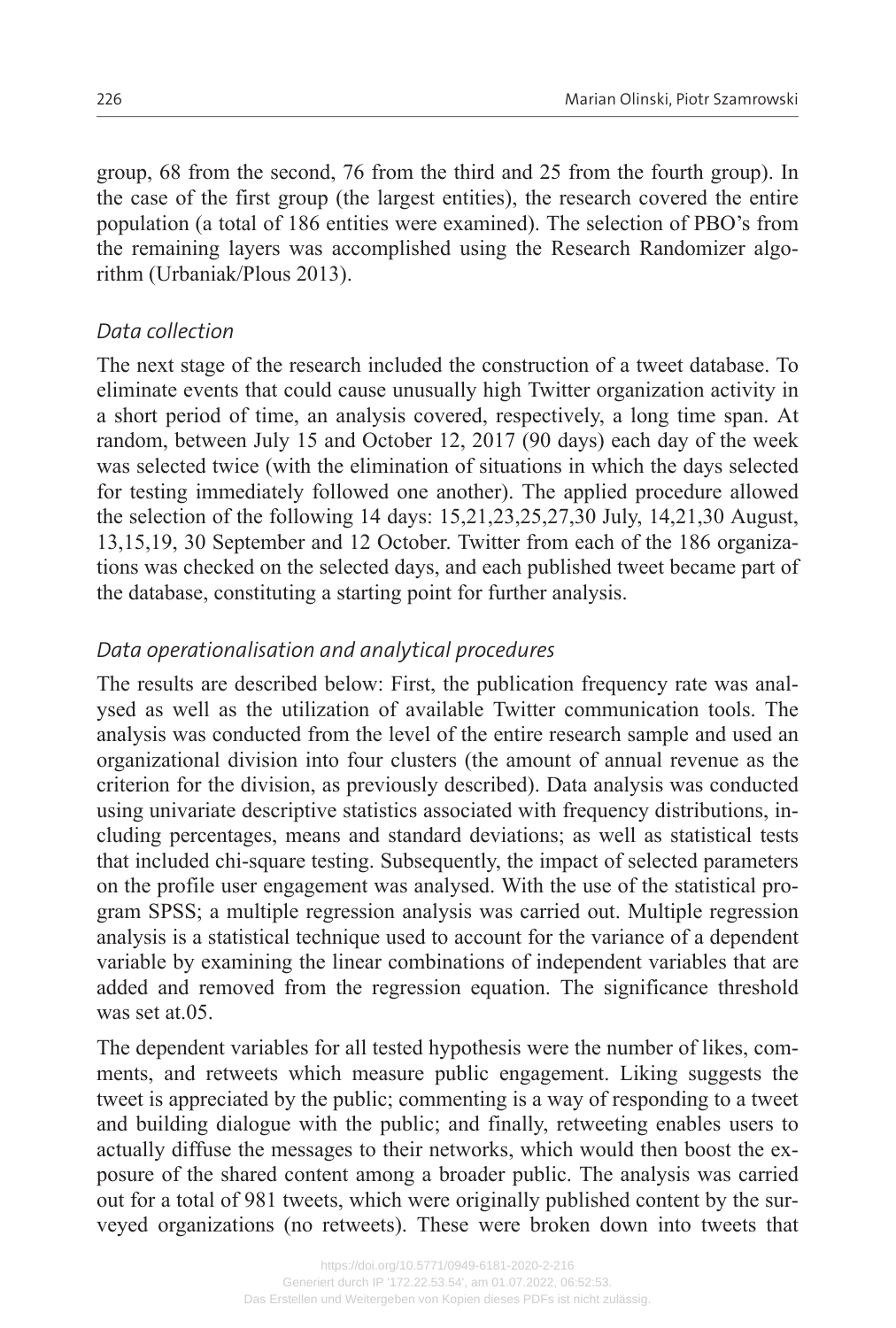were classified as belonging to an organization in one of the four above-mentioned revenue based clusters.

Research conducted on American nonprofit organizations (Guidry, 2013) indi‐ cates that the content of tweets equipped with communication tools such as mention, hashtag, a photo/video file or links will trigger a greater public reaction. Based on this approach, hypothesis 1 was formulated, which adopted the follow‐ ing independent variables: the share of tweets with hashtags, mentions (%), the average number of hashtags and mentions in a single tweet when used, the average number of hashtags and mentions in all tweets, the share of tweets with hyperlinks  $(\%)$ , the share of tweets with a mention and hashtag  $(\%)$ , the share of tweets with only a mention  $(\%)$ , the share of tweets with only a hashtag  $(\%)$ , the share of tweets without a mention and hashtag  $(\%)$ , the share of tweets with a photo or video file  $(\%)$ , the share of tweets with a photo or video file, hashtag and mention  $(%)$ , and the share of tweets with a photo or video file, hyperlinks, hashtag and mention  $(\% )$ .

Research conducted by Guidry (2013) indicates that the features of the organiza‐ tion's Twitter profile itself can affect a larger audience engagement in published content. The most important feature of the Twitter profile seems to be the total number of followers. Based on this approach, the research hypothesis 2 was formulated, assuming the significance of this independent variable for a larger audience engagement. For multiple regression analysis, other variables of the organization's Twitter profile were also taken into account, such as: total number of tweets in the analysed 14-day period, the total number of tweets since the setup of the Twitter account, the number of followees, the number of likes of other tweets and the number of days since creating a Twitter profile. However, it seems that the impact of these variables on audience engagement will be small or none, which is why they are not in the hypothesis.

Research conducted by Lee (2018) or Nah and Saxton (2013) indicate that such organizational features as the amount of human resources, the nature of employ‐ ment, the location of the organization, revenues or dependence on individual donors can affect the organization's greater involvement in the use of Twitter and translate into more audience engagement. In both cases, the research subjects were American non-profit organizations. The first research group was church-related, and the second consisted of 100 of the largest American organizations of this type. The subject of the study was the organizational use of Facebook, al‐ though the authors assumed that a similar set of organizational features may translate into a greater or smaller use of Twitter. Based on this approach, two re‐ search hypotheses were formulated, one of which has not been tested in the scholarly literature, i.e. the impact of revenues from 1 % of personal income tax for audience engagaement (hypotheses 3). In turn, for hypothesis 4 the impact of total annual revenue was analysed.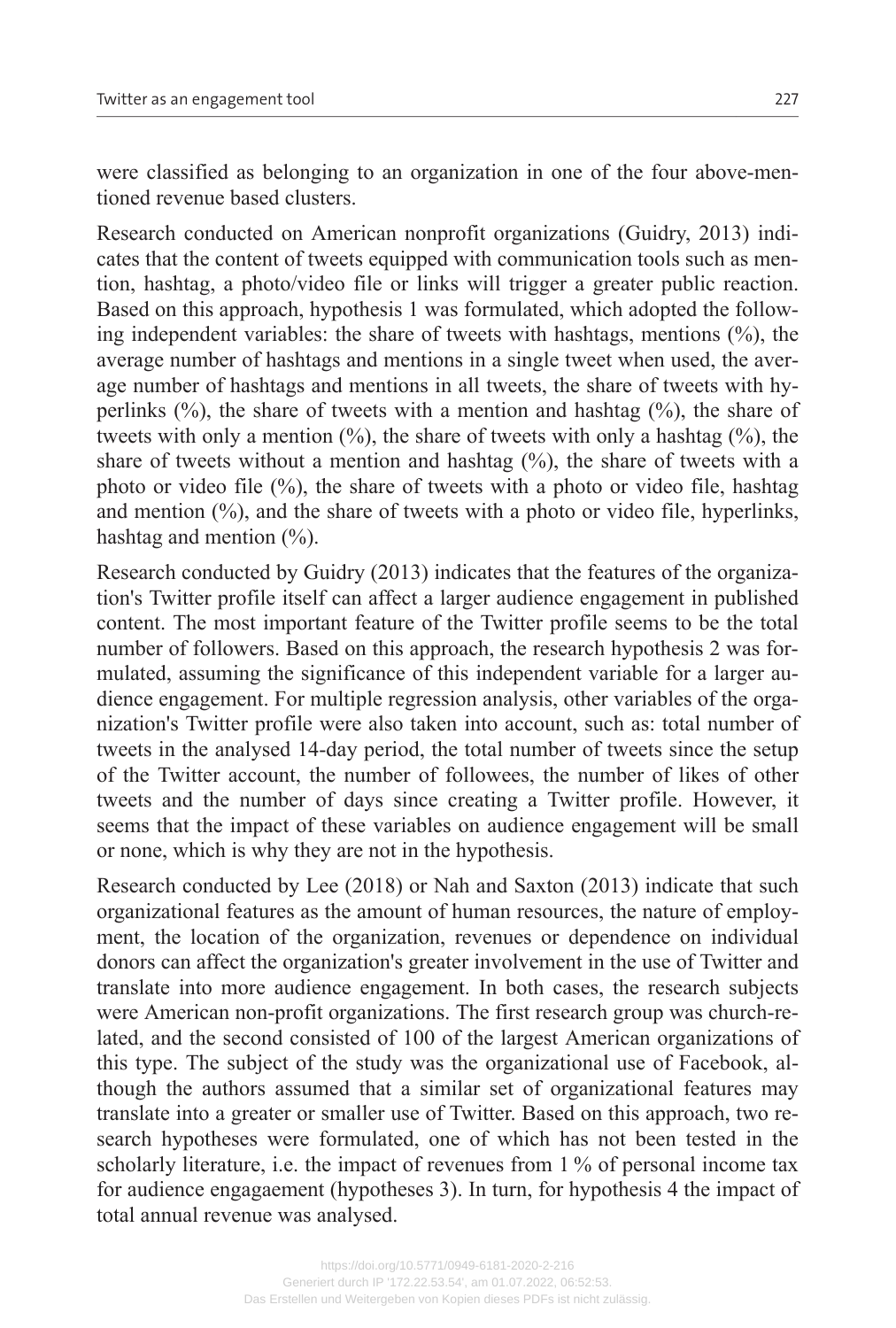Other independent variables describing organizations were also taken into ac‐ count for regression analysis. These were revenue from gratuitous public benefit activities (free-of-charge services for beneficiaries), revenues from business ac‐ tivities, paid public benefit activities for beneficiaries (although the beneficiary payment service covers only the costs without profit for the organization), number of employees, and the geographic service area. The impact of these variables seems to be marginal, which is why they were not hypothesized.

### **Results**

In total, for the 14 selected testing days, 186 organizations published 1179 tweets, an average of 0.45 tweets per day. The organizational division into four clusters (the amount of annual revenue was assumed as the criterion for the divisions) revealed some differences in issues related to the frequency of publishing content on Twitter. For example, the largest organizations are characterized by a clearly higher average number of published tweets (although the value of the standard deviation indicates a large differentiation in this respect). These differ‐ ences are particularly visible in organizations with annual income below PLN 1 million. The detailed results are shown in table 1. In the group of organizations with annual income greater than 10 million PLN, the percentage of completely inactive organizations on Twitter in the analysed period of time was much lower. Six organizations were identified from 17 examined (35.3 %), which did not publish any tweets on their profile during the chosen days. The diversity between organizations with the highest revenues and the number of published tweets for the selected 14-day period was substantial. Only 2 organizations (11.8 %) published more than 50 tweets, and in most cases the number of pub‐ lished tweets ranged from 1 to 10 tweets (41.2 %). Only one large organization published content on every day selected for analysis. In the group of organizations with annual income ranging from 1 to 10 million PLN, a similar number of totally inactive organizations were identified (42.7 % in the analysed period of 14 days). As in the case of the largest organizations, the diversity in the number of published tweets was large. Only 1 organization had tweeted more than 50 times, 7 organizations tweeted from 20 to 50 times (10.3 %), 9 organizations from 10 to 20 times (13.2 %), and the most predominant category included 22 organization  $(32.4\%)$  that published between 1 and 10 tweets during the selected 14 day period. The use of Twitter by the group of organizations with revenue in the range of 100,000 to 1 million PLN was clearly lower compared to the organizations with revenues higher than 1 million PLN. Almost every second or‐ ganization in this cluster (48.7 % out of 76) for the selected fourteen days did not publish any tweet. The vast majority of organizations from those who pub‐ lished any content on Twitter were limited to no more than 10 tweets (38.2 %). Only 10 organizations (13.1 %) tweeted more frequently, but none of them more than 50 tweets during the selected 14 -day period. In the organizational group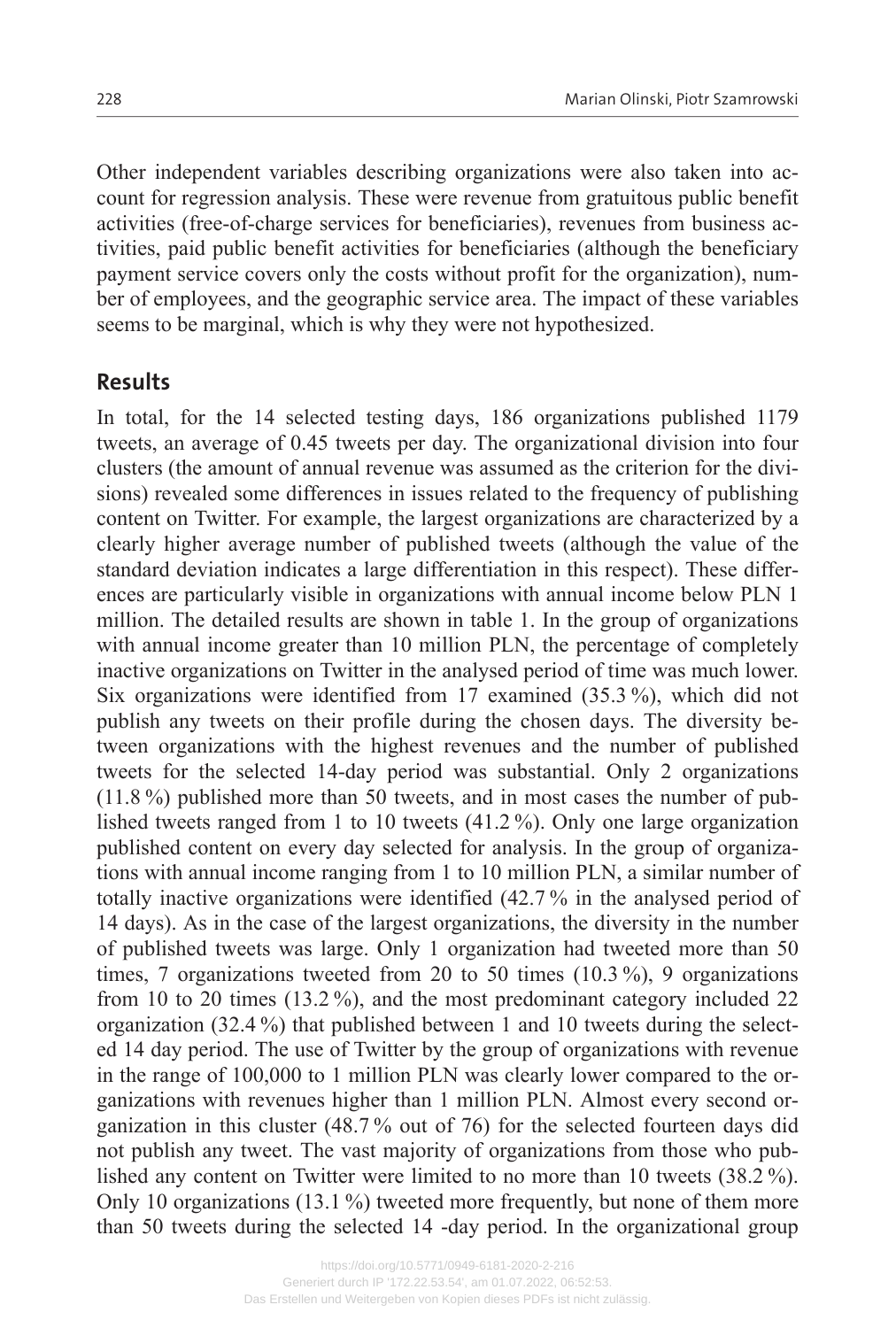with the smallest revenue, not exceeding 100 thousand PLN, Twitter was used even less frequently. Only 9 organizations out of the 25 that make up this cluster published at least 1 tweet (36 %) during the selected 14 day period. Despite the noticeable percentage differences in the organizational activity on the Twitter profile (publishing at least one tweet) and the amount of revenue generated, there is no statistical relationship between these two parameters ( $\gamma$ 2(3, N=186)  $=4,429$ ,  $p=0,219$ ). There is also no statistical relationship between the revenue and the number of organizations that published at least 10 tweets for the selected 14 day period, although assuming a significance level of  $p \le 0.1$  such a relationship existed ( $\chi$ 2 (3, N = 186) = 7.312, p = 0.063). In the largest organizational cluster, those with high activity on their Twitter profile were identified more frequently. Summarizing all 4 of the analysed clusters, there is a large group of or‐ ganizations that, despite having a profile on Twitter, did not publish any content during the analysed period.

Further analysis covered 981 tweets, as they were the original contents of the surveyed organizations, and 198 were categorized as retweets, content originally published by other organizations or individuals (the data in table 1 shows de‐ scriptive statistics for 1179 tweets, including retweets). In the dataset of 981 tweets, hyperlinks were the most commonly used tool  $(69.7\%, N = 683)$ . Over 78 % of links redirected the content reader to the organization's own content, in 51 % of cases it was the organization website, in 33.9 % of cases the Facebook profile, in 8.6 % of cases other social media sites, e.g. YouTube, and in 6.4 % of cases content concerning the organization published on the profiles of other entities. At least one hashtag was used in 346 tweets  $(35.3\%, 611)$  in total, M = 0.62 per one tweet), almost 42 % of the tweets had an additional multimedia file attached in the form of a photo, and the mention option was the least frequently used, only in 197 tweets (20.1 %, 317 total,  $M = 0.32$  per one tweet). The size of the organization, measured by the level of annual revenue, affected the utiliza‐ tion frequency of communication tools available on Twitter. Organizations with revenues above 1 million PLN were more likely to use hashtags (0.85 on average for entities with more than 10 million PLN revenue, compared to 0.44 hashtags used in a single organizational tweet with less than 1 million PLN annual revenue). Interestingly, the largest organizations out of all four analysed clusters were least likely to use the mention option in tweets (on average, 0.16 per one tweet).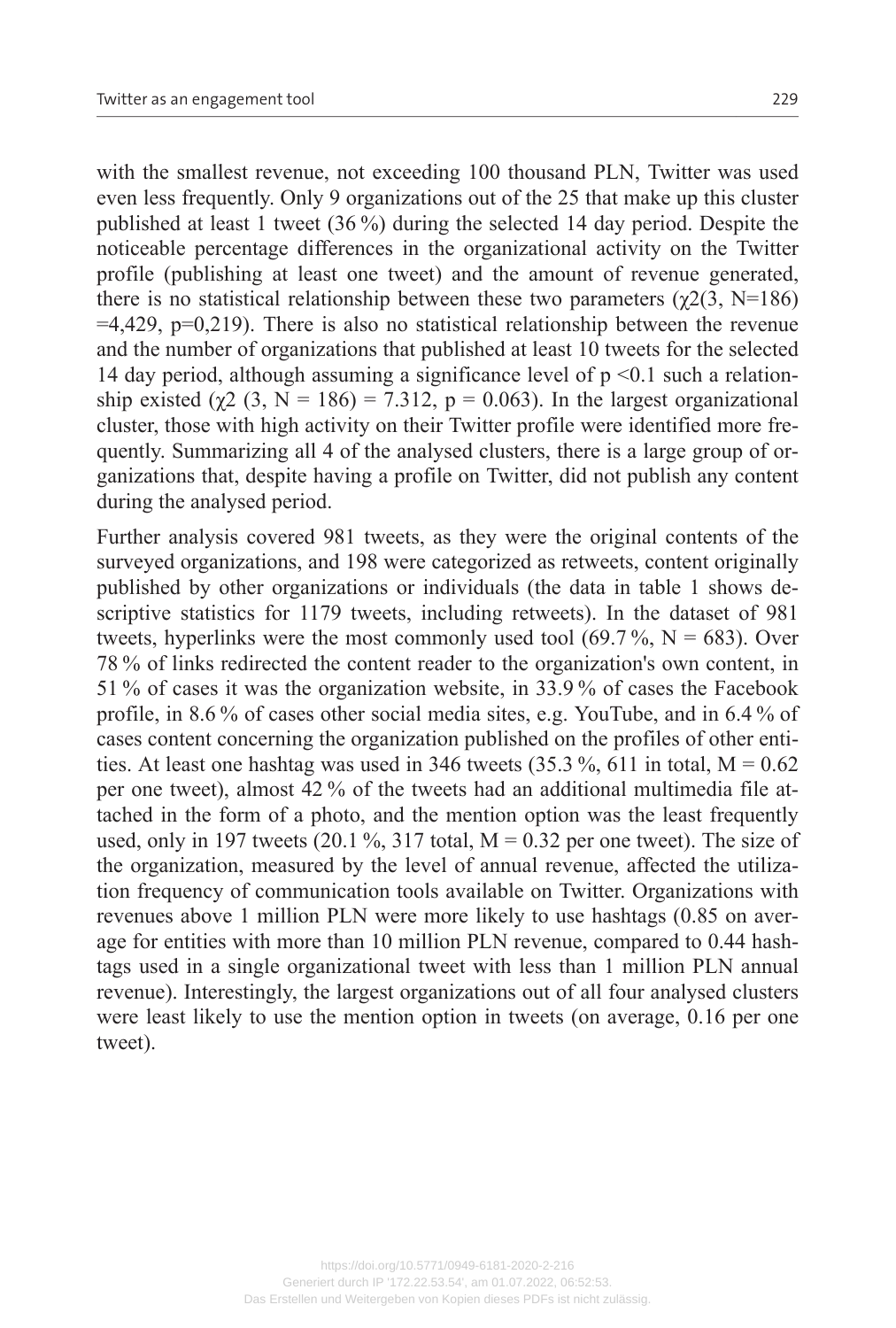| Diu Aga ti                                                                                                     |
|----------------------------------------------------------------------------------------------------------------|
|                                                                                                                |
|                                                                                                                |
|                                                                                                                |
| ;                                                                                                              |
|                                                                                                                |
|                                                                                                                |
|                                                                                                                |
|                                                                                                                |
| ١                                                                                                              |
|                                                                                                                |
|                                                                                                                |
| :                                                                                                              |
|                                                                                                                |
|                                                                                                                |
|                                                                                                                |
|                                                                                                                |
|                                                                                                                |
|                                                                                                                |
|                                                                                                                |
|                                                                                                                |
| ia franceacu an Twitter                                                                                        |
|                                                                                                                |
|                                                                                                                |
|                                                                                                                |
|                                                                                                                |
|                                                                                                                |
|                                                                                                                |
|                                                                                                                |
|                                                                                                                |
|                                                                                                                |
|                                                                                                                |
|                                                                                                                |
| )<br>:<br>:                                                                                                    |
|                                                                                                                |
|                                                                                                                |
|                                                                                                                |
|                                                                                                                |
|                                                                                                                |
|                                                                                                                |
|                                                                                                                |
|                                                                                                                |
| בומוניות היה המורק המה המה המוניות והומוניות<br>ll allu pupill:                                                |
|                                                                                                                |
|                                                                                                                |
|                                                                                                                |
|                                                                                                                |
|                                                                                                                |
|                                                                                                                |
|                                                                                                                |
|                                                                                                                |
|                                                                                                                |
|                                                                                                                |
|                                                                                                                |
|                                                                                                                |
|                                                                                                                |
|                                                                                                                |
|                                                                                                                |
|                                                                                                                |
|                                                                                                                |
|                                                                                                                |
|                                                                                                                |
|                                                                                                                |
|                                                                                                                |
|                                                                                                                |
|                                                                                                                |
|                                                                                                                |
| היינו איט יינו של היינו האינו האינו האינו האינו האינו האינו האינו האינו האינו האינו האינו האינו האינו האינו הא |
|                                                                                                                |
|                                                                                                                |
| Table 1.                                                                                                       |
|                                                                                                                |
|                                                                                                                |
|                                                                                                                |

|                                        |                            |                           |                                                        |                                                | Publishing activity for 14 analysed days                                   |                                                                                               |                                                                                                        |                                                                         |
|----------------------------------------|----------------------------|---------------------------|--------------------------------------------------------|------------------------------------------------|----------------------------------------------------------------------------|-----------------------------------------------------------------------------------------------|--------------------------------------------------------------------------------------------------------|-------------------------------------------------------------------------|
| <b>Drganizational</b><br>'evenue (PLN) | organizations<br>Number of | Total number<br>of tweets | organization<br>The average<br>number of<br>tweets per | number of<br>SD for the<br>published<br>tweets | Twitter pro-<br>Number of<br>ganizations<br>inactive or-<br>on the<br>file | Number of or-<br>active on the<br>published at<br>east 1 tweet<br>profile that<br>ganizations | Number of ac-<br>tive organiza-<br>tions on the<br>from 1 to 10<br>profile that<br>published<br>tweets | that published<br>Number of or-<br>ganizations<br>at least 10<br>tweets |
|                                        |                            |                           |                                                        |                                                |                                                                            |                                                                                               | $\approx$                                                                                              |                                                                         |
| Over 10 million                        | $\overline{\phantom{0}}$   | $\overline{193}$          | 11.35                                                  | 20.34                                          | 35.3                                                                       | 64.7                                                                                          | 76.5                                                                                                   | 23.5                                                                    |
| From 1 to 10 mil-<br>lion              | 68                         | 538                       | <b>191</b>                                             | 12.78                                          | 42.7                                                                       | 57.4                                                                                          | 75.0                                                                                                   | 25.0                                                                    |
| From 100,000 to 1<br>million           | 76                         | 368                       | 4.84                                                   | 8.15                                           | 48.7                                                                       | 51.3                                                                                          | 86.8                                                                                                   | 13.2                                                                    |
| Below 100,000                          | 25                         | 80                        | 3.2                                                    | 10.02                                          | 64.0                                                                       | 36.0                                                                                          | 96.0                                                                                                   | $\frac{4}{1}$                                                           |
| Source: Own study                      |                            |                           |                                                        |                                                |                                                                            |                                                                                               |                                                                                                        |                                                                         |

Source: Own study Source: Own study

<https://doi.org/10.5771/0949-6181-2020-2-216>

Generiert durch IP '172.22.53.54', am 01.07.2022, 06:52:53.

Das Erstellen und Weitergeben von Kopien dieses PDFs ist nicht zulässig.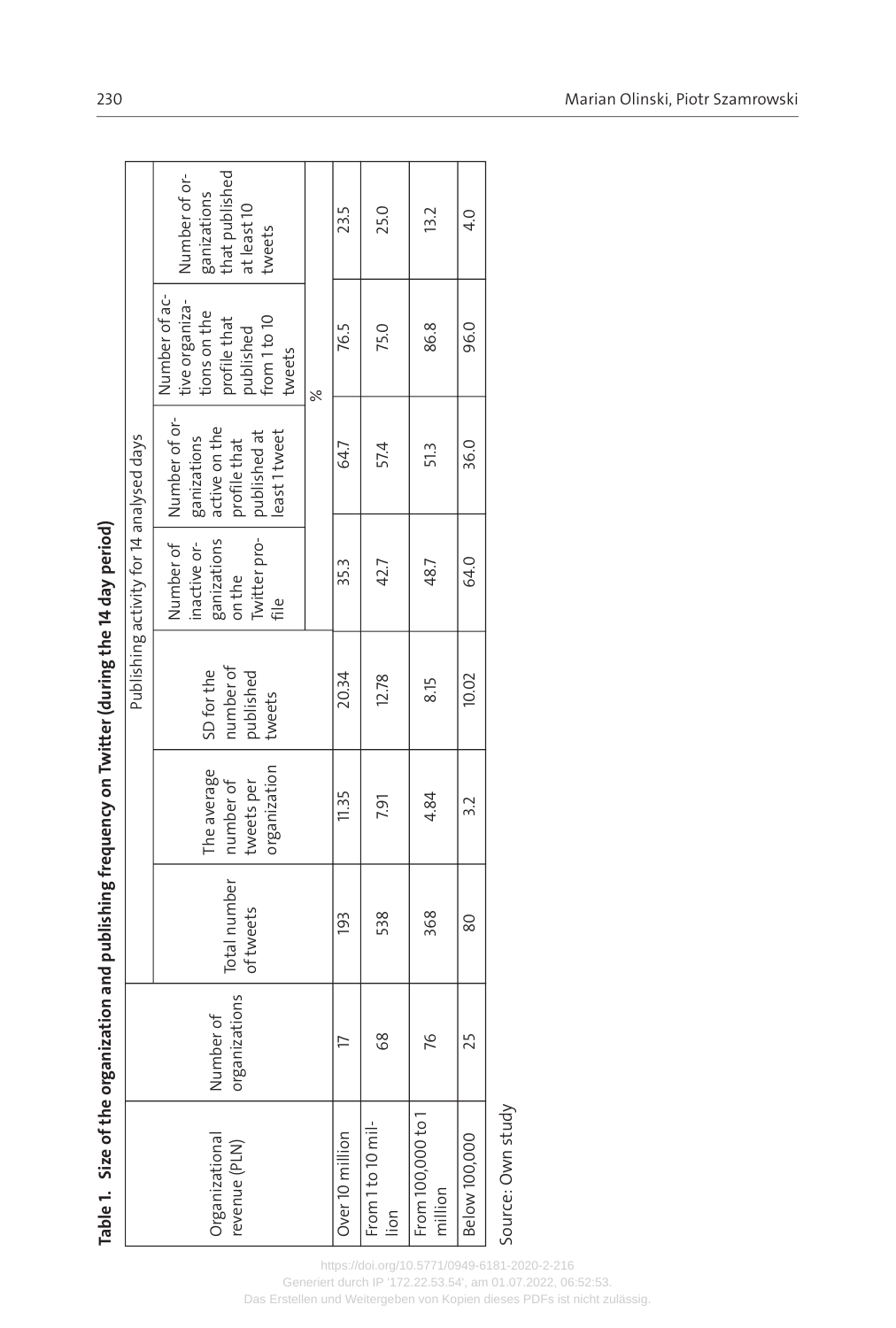| <b>Alerican Reserves Internet</b>            |
|----------------------------------------------|
|                                              |
|                                              |
| <b>NUMBER OF STRAINS</b>                     |
|                                              |
| ֚֬<br>)<br>;<br>;<br>;                       |
|                                              |
|                                              |
|                                              |
| . Size of the organization and the frequency |
| laule 4.<br>r alala 1                        |

|                                      |                                                   |                                                   |                                                  | Frequency of Twitter communication tool utilization                  |                                 |                                     |                                      |                                      |
|--------------------------------------|---------------------------------------------------|---------------------------------------------------|--------------------------------------------------|----------------------------------------------------------------------|---------------------------------|-------------------------------------|--------------------------------------|--------------------------------------|
| Organization-<br>al revenue<br>(PLN) | tweets with<br>Number of<br>at least 1<br>hashtag | tweets with<br>Number of<br>mention<br>at least 1 | with a hyper-<br>The number<br>of tweets<br>link | The numberof The number<br>at least 1 pho-<br>tweets with<br>to file | with a video<br>of tweets<br>€⊫ | The number<br>of modified<br>tweets | Average num-<br>ber of hash-<br>tags | Average num-<br>ber of men-<br>tions |
|                                      |                                                   |                                                   |                                                  | $\geqslant$                                                          |                                 |                                     |                                      |                                      |
| Total                                | 35,3                                              | 20,0                                              | 69,7                                             | 41,7                                                                 | P.9                             | 5.7                                 | 0,62                                 | 0,32                                 |
| Over 10 mil-<br>$\frac{5}{10}$       | 44,6                                              | 12,5                                              | 71,2                                             | 39,7                                                                 | 87                              | 31                                  | 0,85                                 | 0,16                                 |
| From 1 to 10<br>million              | 39,2                                              | 28,4                                              | 71,4                                             | 38,5                                                                 | 8.5                             | 74                                  | 0,68                                 | 0,42                                 |
| From 100,000<br>to 1 million         | 22,0                                              | 13,0                                              | 68,0                                             | 46,7                                                                 | 3.j                             | $\dot{=}$                           | 0,44                                 | 0,28                                 |
| Below 100,000                        | 43,8                                              | 19,2                                              | 63,0                                             | 45,2                                                                 | 20,6                            | G3                                  | 0,45                                 | 0,34                                 |
| $\frac{1}{1}$                        |                                                   |                                                   |                                                  |                                                                      |                                 |                                     |                                      |                                      |

Source: Own study Source: Own study

<https://doi.org/10.5771/0949-6181-2020-2-216> Generiert durch IP '172.22.53.54', am 01.07.2022, 06:52:53.

Das Erstellen und Weitergeben von Kopien dieses PDFs ist nicht zulässig.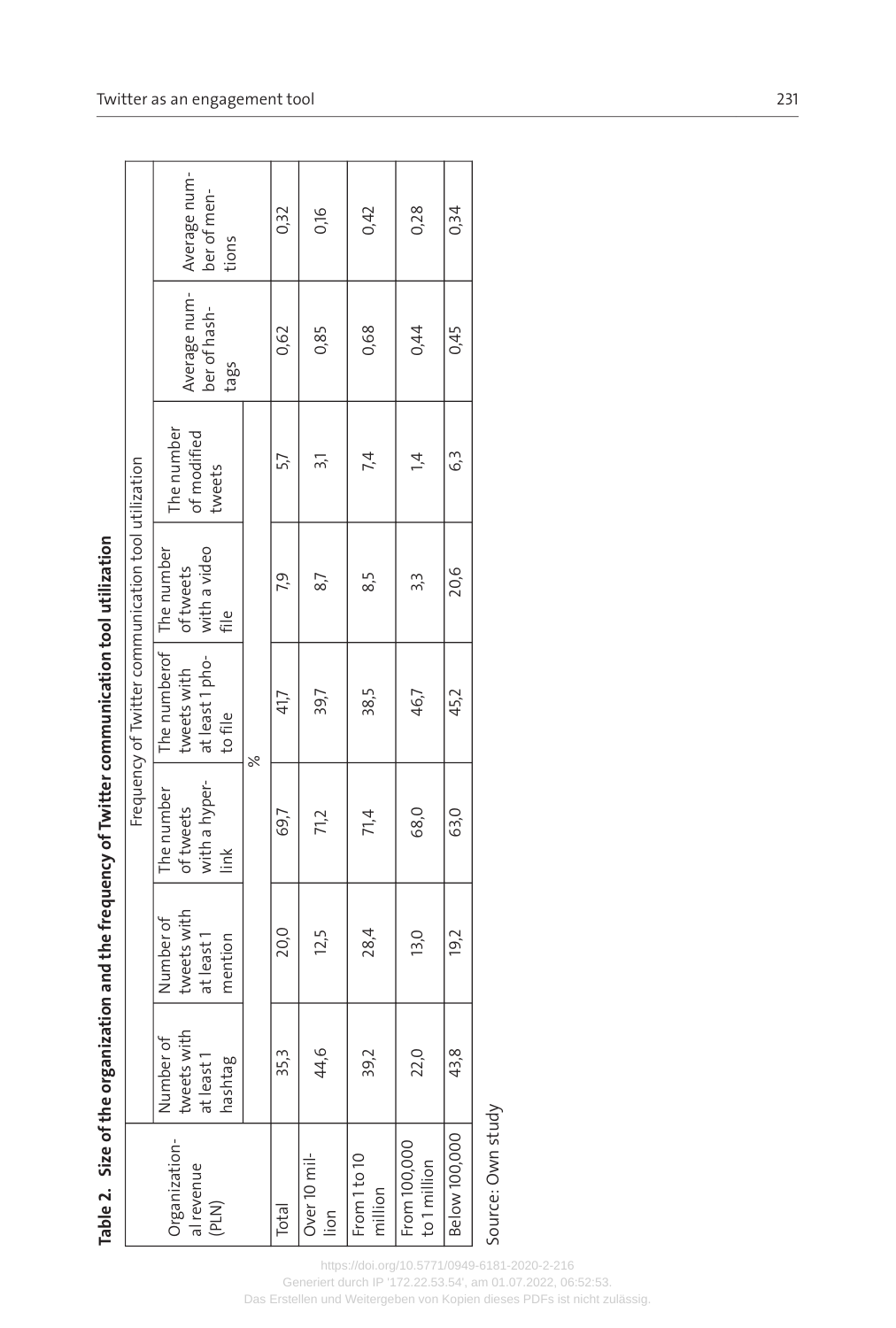The most commonly used reaction from the audience was to like the tweet  $(M =$ 5.58), then share the content in the form of a retweet  $(M = 2.59)$ , and the rarest form of engagement was to comment on the tweet ( $M = 0.67$ ). Among the organizations with annual revenue above 1 million PLN, each individual tweet was twice as often retweeted and liked on average in comparison to other organizations (e.g.  $M = 6.07$  for entities with revenue  $> 10$  million PLN,  $M = 6.95$  with revenue in the range from 1 to 10 million PLN,  $M = 3.93$  for organizations with revenue from 100 thousand to 1 million PLN and  $M = 3.25$  for organizations with revenue less than 100 thousand PLN). Over 80 % of tweets did not receive any comments, almost 40 % were not retweeted, and almost 22 % did not receive any likes (liking or favouring the tweet is treated as the weakest form of the message recipient's involvement). 352 tweets were identified which did not trigger any reaction from the audience (35.9 % of the total from the database). Each of these three reactions was also associated with a high standard deviation value. The so-called super tweets were responsible for the SD high value, de‐ fined as those that caused a different audience reaction at least 50 times. In the case of comments, only two tweets were commented on at least 50 times (in the case of comments the SD value was the lowest), 6 tweets were retweeted at a high degree and 13 tweets were liked by at least 50 tweet recipients (in the case of liking the tweet the standard deviation value was the highest). In the entire database (N=981), only two tweets were identified, which were commented, retweeted and liked at least 50 times (the record tweet was commented on 379 times, retweeted 491 times, liked 794 times).

To find a factors influencing the audience engagement, a multiple linear regres‐ sion analysis was performed. Firstly, there were 94 organizations identified, which during the analysed 14-day period tweeted original content at least once (4 organizations only published retweeted content, they were not included in fur‐ ther analysis, 88 organizations in the analysed period did not publish any tweets). Basic descriptive statistics for the so-constructed cluster were as fol‐ lows:

- $\blacksquare$  The sample cluster consisted of 11 organizations with annual revenue of over 10 million PLN, 39 organizations with annual revenue in the range of 1 to 10 million PLN, 36 organizations with annual revenue in the range of 100,000 to 1 million PLN and 8 organizations with annual revenue less than 100,000 PLN;
- $\blacksquare$  The average size of annual revenue from 1% of personal income tax in the largest organizations amounted to 1.6 million PLN, in the organizations with annual revenue in the range from 1 to 10 million PLN, it amounted to slightly over 215 thousand PLN, in the organizations with annual revenue in the range from 100 thousand to 1 million PLN it amounted to 25 thousand PLN, and in the smallest entities – almost 51 thousand PLN;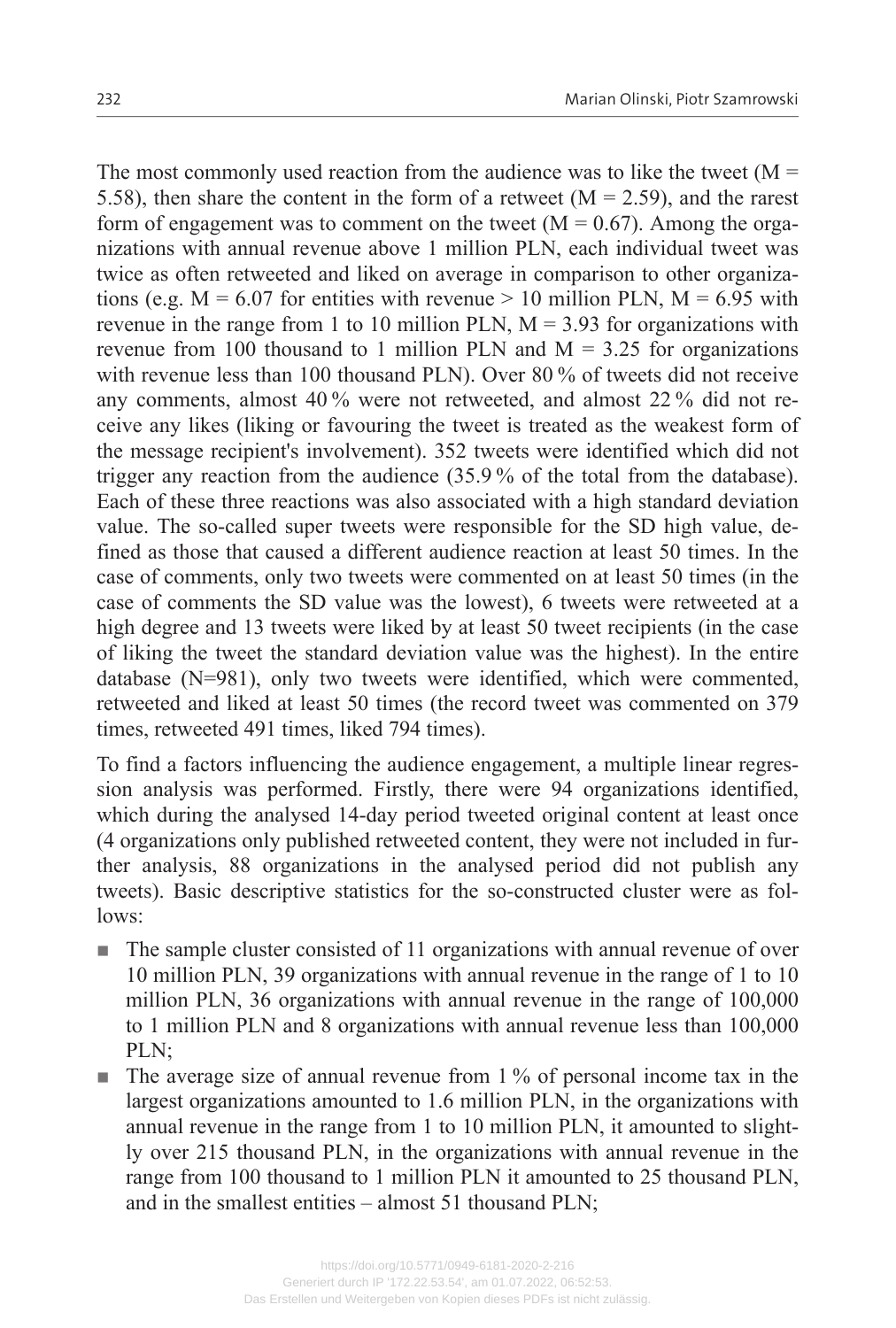- n The average number of employees in the 94 analysed organizations was slightly over 10, the organizations had an average of 1363 followers (in the range of 1 to 22234 followers), and the organizations followed an average of 353 users (in the range from 0 for 5 organizations to 3684 followed users), the average length of having the Twitter profile stood at 1664 days;
- n For 12 organizations, all published tweets had been retweeted by other users, and for 33 organizations none of the published tweets were retweeted. For the option of liking the tweet, the proportion was respectively 27 and 29 organizations, and only in the case of one organization all published content on the Twitter profile was commented on. In the case of as many as 60 organiza‐ tions, none of the published tweets received any comments;
- $\blacksquare$  The average number of retweets ranged from 0 to 45.5 as the highest value for 33 organizations, the average number of likes ranged from 0 to 101.38 (highest value) for 29 organizations, and the average number of comments ranged from 0 to 19 (highest value) for 60 organizations.

For each organization, the average share of tweets with hyperlinks, with mention and hashtag, only with mention, only with hashtag, no mention and hashtags were determined. Also, the average number of mention and hashtags in the single tweet when used was established. At the end, the share of tweets with a pho‐ to or video file attached was set down. The explained variables in the multiple regression analysis were the percentage of tweets set individually for each organization, which were liked, retweeted and commented on, as well as the average number of likes, retweets and comments. The adoption of the percentage share as an explained variable results from the fact that, unlike the American nonprofit organizations, where practically every tweet triggers some kind of re‐ action from the audience in the form of liking, retweeting or commenting, Polish Public Benefit Organizations are characterized not only by low publication fre‐ quency, but also by a small reaction from the audience (almost 36 % of tweets did not trigger any reaction). Explanatory variables consisted of communication tools used in a single tweet (e.g. mention, hashtag, link, photo or video file), basic profile characteristics (e.g. the number of followers and followees, the num‐ ber of likes of others tweets, number of days of having a Twitter profile) and chosen organizational parameters (e.g. total annual revenue, revenues divided into sources -for example revenues from 1 % of personal income tax, number of employees, and geographic service area).

First, the factors influencing the probability that a particular tweet will be retweeted were analysed (Model 1). The first predictor, the percentage share of tweets which did not include such communicative tools like a mention or a hash‐ tag alone explained up to 32.8 % of the variance. The negative value of the B coefficient indicates that with the increasing share of tweets without such communicative tools like mention and hashtags the percentage share of retweeting action is decreasing. Adding a number of followers as a predictor increased the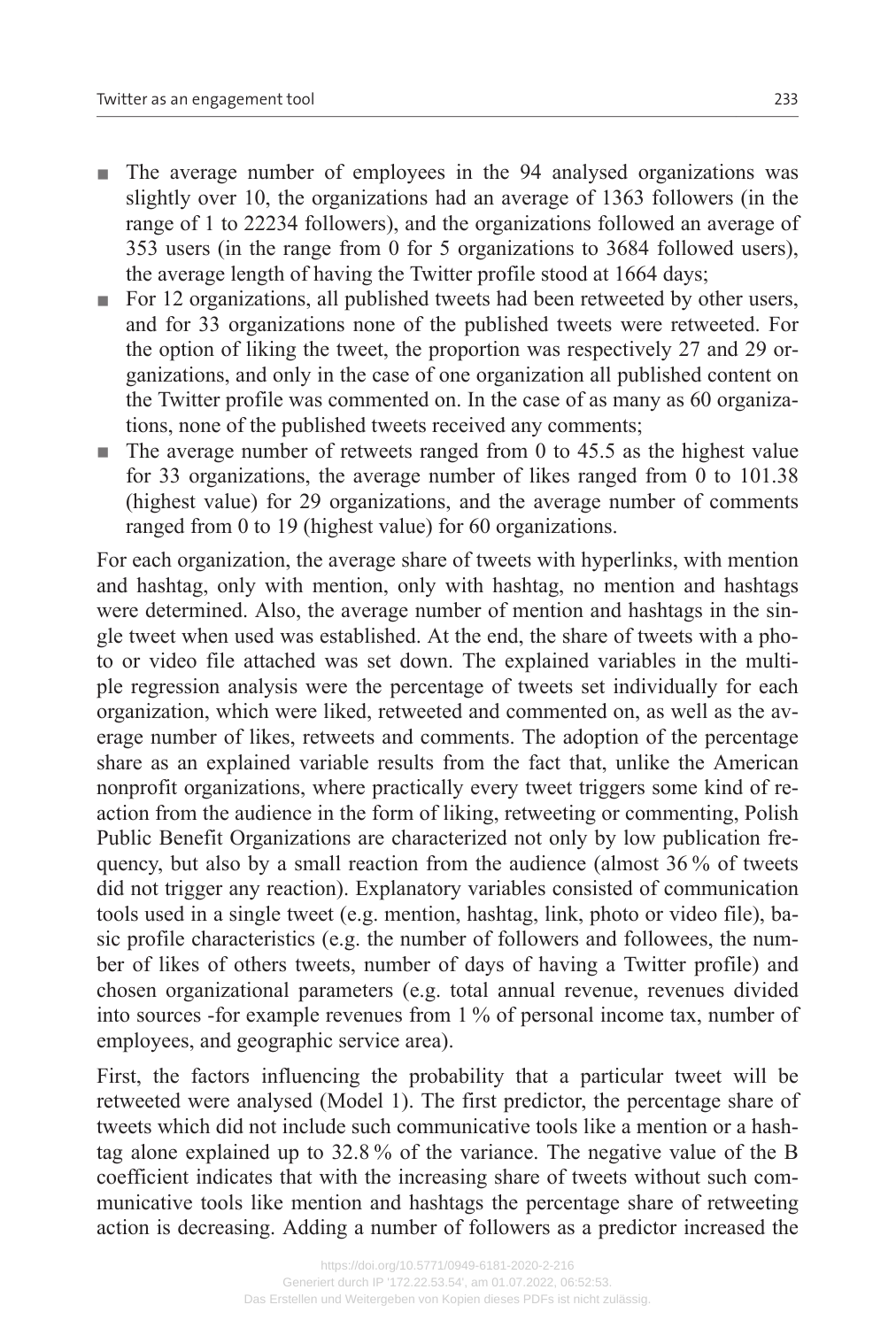dependent variable percentage of the explained variance by 13.9%. The B coefficient in this case is positive, so as the number of followers increases, the in‐ crease in the retweet level is also noticeable. In the third step, a share of tweets with photo or video file (%) was added to the model, which improved the model's fit by 2.7% to 49.4%. In the next step, the number of followees was attached, thus the 50 % value of the explained variance was exceeded. Although the addition of this variable improved the model fit only by 1.9 %, this change was statistically significant, as indicated by the statistically significant value of the F test. In the last step, the tweets with hyperlinks in the content were includ‐ ed in the model. This predictor improved the model's fit by 2.0 % up to 53.3 %. The presence of hyperlinks in the tweet mobilized the audience to more frequent retweets, which is indicated by the positive B coefficient. Other variables have not been introduced to the model. The summary of the analysis is presented in Table 3.

Three predictors have been introduced to the model that identifies factors affecting the average number of retweets (Model 2). The number of followers predic‐ tor, alone, explained up to 33.6 % of the variance. Adding a number of followees as a predictor increased the dependent variable percentage of the explained variance by 6.4 %. The third and last step was the inclusion of the number of likes of others tweets in the regression model. The change in the percentage of explained variability in the average number of retweets was modest  $(2.1\%)$ , but statistically significant. Interestingly, the B coefficient was positive for the first two pre‐ dictors, but negative for the number of likes of others tweets. This means that in this model the average number of retweets decreases when the number of likes of other tweets increases. Finally, a regression model with three predictors ex‐ plained 42.1 % of the variation in the average number of retweets (Table 3).

Also, three predictors were introduced to the model explaining the factors affecting the percentage share of tweets that were liked (Model 3). The percentage share of tweets with hashtags explained almost 30 % of the explained variable. Adding a number of followers predictor increased the percentage of the explained variance by 7.4. The third and final step was the inclusion of the per‐ centage share of tweets with photo or video file in the regression model. This variable increased the model fit by 3 % (to the level of 40.3 %). Other variables have not been introduced to the model. Analysis of the value of the B coefficient indicates that all three introduced variables are positively related to the dependent variable. A summary of the analysis is presented in Table 3.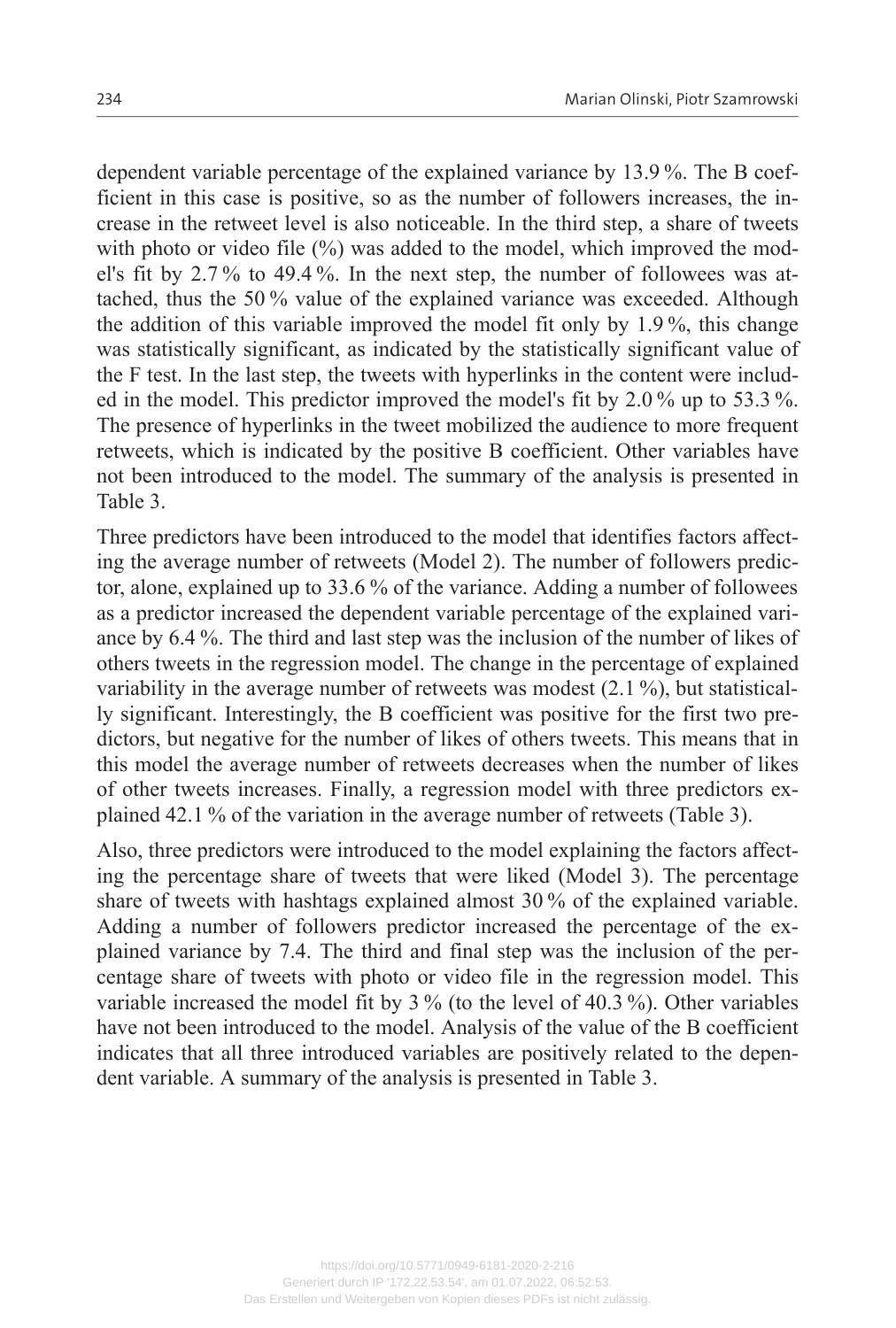| i                 |
|-------------------|
|                   |
|                   |
|                   |
|                   |
|                   |
|                   |
|                   |
|                   |
|                   |
|                   |
|                   |
|                   |
|                   |
|                   |
|                   |
|                   |
|                   |
|                   |
|                   |
|                   |
|                   |
|                   |
|                   |
|                   |
|                   |
|                   |
|                   |
|                   |
|                   |
|                   |
|                   |
|                   |
|                   |
|                   |
|                   |
|                   |
|                   |
|                   |
|                   |
|                   |
|                   |
|                   |
|                   |
|                   |
| ;                 |
|                   |
| j                 |
|                   |
|                   |
| ï                 |
| l                 |
| labl <sub>i</sub> |
| I                 |

|                                                         | Model <sup>1</sup>        | Model 2                    | Model 3                    | Model 4                    | Model 5                         |
|---------------------------------------------------------|---------------------------|----------------------------|----------------------------|----------------------------|---------------------------------|
| Elements                                                | B (SE)                    | B (SE)                     | B (SE)                     | B (SE)                     | B (SE)                          |
| (Constant)                                              | $\frac{1}{2}$             | $-0,057$<br>(0,616)        | $\frac{0,239***}{(0,054)}$ | $\frac{1313}{(1,531)}$     | 0,022<br>(0,019)                |
| Share of tweets without mention and hashtag (%)         | $-0,372***$<br>(0,075)    |                            |                            |                            |                                 |
| The number of followers                                 | $\bigoplus_{i=1}^{n}$     | $0,001***$                 | $\sum_{i=1}^{n}$           | $0,003***$                 | $\sum_{i=1}^{n}$                |
| Share of tweets with photo or video file (%)            | $\frac{0,241**}{(0,084)}$ |                            | $\binom{0,227^*}{0,097}$   |                            |                                 |
| The number of followees                                 | $\bigcirc^*$              | $\frac{0.004***}{(0.001)}$ |                            | $0,007**$                  |                                 |
| Share of tweets with hyperlinks (%)                     | $\frac{0,221}{0,101}$     |                            |                            |                            |                                 |
| others tweets<br>The number of likes of                 |                           | $\binom{10000}{0000}$      |                            |                            |                                 |
| Share of tweets with hashtag (%)                        |                           |                            | $0,525***$<br>(0,122)      |                            |                                 |
| in the analysed 14-day period<br>Total number of tweets |                           |                            |                            | $\frac{-0.177^*}{(0.081)}$ |                                 |
| Revenues from 1% of personal income tax                 |                           |                            |                            |                            | $\sum_{i=1}^{n}$                |
| Share of tweets with mention only (%)                   |                           |                            |                            |                            | $\overline{0,202}^*$<br>(0,084) |
| ř                                                       | 0,533                     | 0,421                      | 0,403                      | 0,479                      | 0,418                           |
| $\Delta R^2$                                            | 0,020                     | 0,021                      | 0,030                      | 0,022                      | 0,032                           |
| F of change                                             | $4,78*$                   | $4,16*$                    | $5,44*$                    | $4,79*$                    | $5,77*$                         |
|                                                         |                           |                            |                            |                            |                                 |

Model 1- The percentage of retweeted content; Model 2 - The average number of retweets; Model 3 - The percentage of content that was liked; *Model 1-* The percentage of retweeted content; Model 2 – The average number of retweets; Model 3 – The percentage of content that was liked; Model 4- The average number of likes; Model 5 – The percentage of content that were commented \* -  $p < 0.05$ ; \*\* –  $p < 0.01$ ; \*\*\* –  $p < 0.001$ Model 4- The average number of likes; Model 5 – The percentage of content that were commented *\* – p* < 0,05; \*\* – *p* < 0,01; \*\*\* – *p* < 0,001 Source: Own study Source: Own study

Twitter as an engagement tool 235

<https://doi.org/10.5771/0949-6181-2020-2-216> Generiert durch IP '172.22.53.54', am 01.07.2022, 06:52:53.

Das Erstellen und Weitergeben von Kopien dieses PDFs ist nicht zulässig.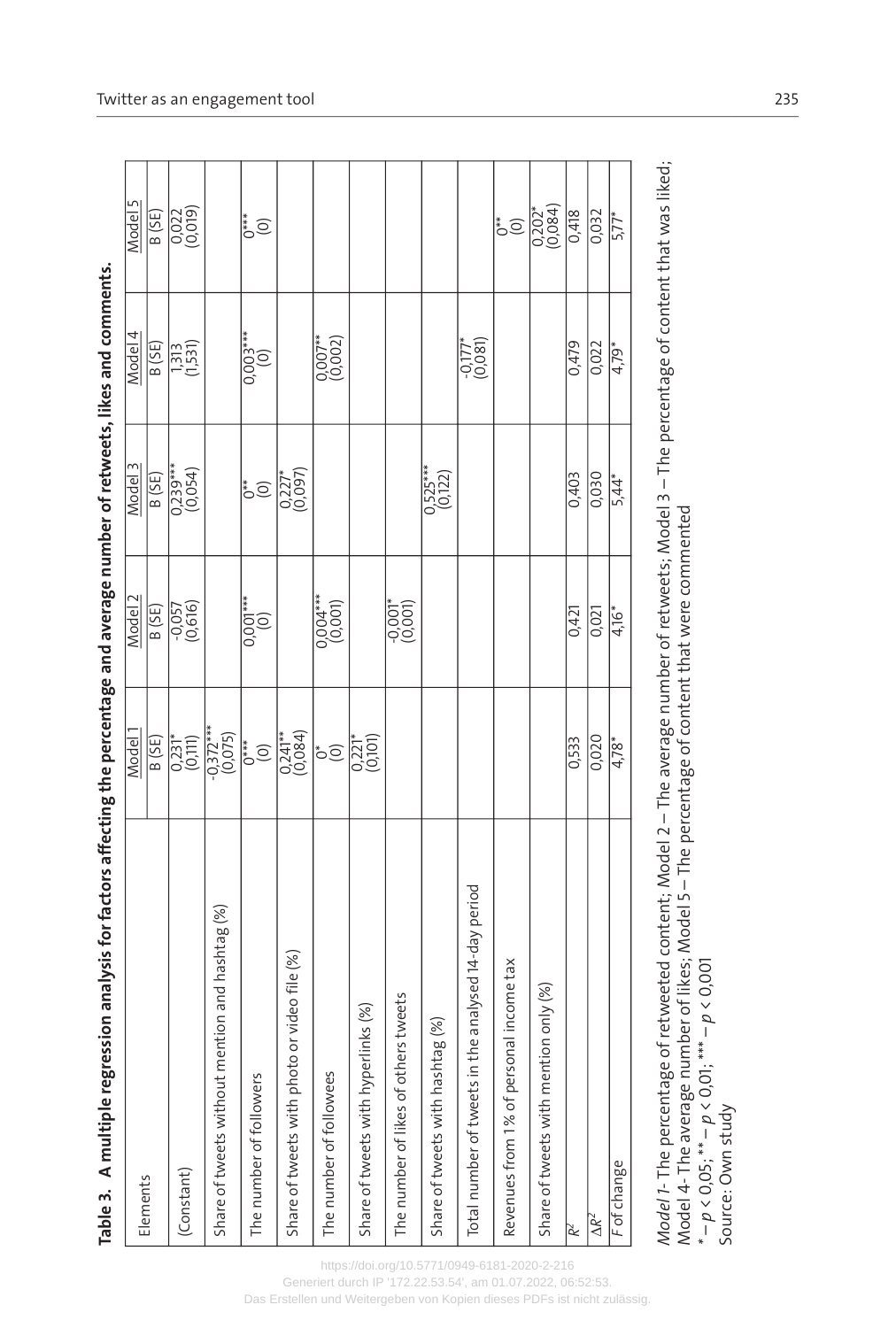A multiple regression analysis was also used to identify factors affecting the av‐ erage number of likes (Model 4). The number of followers explained up to 42.2 % of the variance. Adding a number of followees as a predictor increased the dependent variable percentage of the explained variance by 3.4 %. In the next and – as it turned out – last step, the total number of tweets in the analysed 14-day period was added to the model. A negative value of the B coefficient in‐ dicates that with the increase in the total number of tweets in the analysed 14 day period, the average number of likes decreases. The change in the percentage of explained variability in the average number of likes was small (2.2 %), but statistically significant, as indicated by the F test value. The three predictors ex‐ plained 47.9 % of the variance in the average number of likes (Table 3).

The last analysed explained variables were the percentage share of tweets that were commented on (Model 5) and the average number of comments (Model 6). Similar to the average number of likes, the number of followers explained 33.7 % of the variance in the percentage share of tweets that were commented on. In the second step, revenues from 1 % were included in the model. Similarly to the first variable, along with the increase in revenues from this source, the % of tweets that were commented on grew. Due to the very small values of nonstandardized factor B resulting from the unit measuring the number of observers and revenues from 1 %, incommensurable to the unit of measurement of the percentage share of comments, the value of the  $\beta$  coefficient was taken into account. The model with two predictors explained 38.6 % of variation in total. In the third step, the share of tweets with a mention option only was included in the model. Also, this variable was positively related to the explained variable, as in‐ dicated by the positive value of the Beta coefficient. This predictor improved the model's fit by 3.2 %. The three predictors explained 41.8 % of the variance in the percentage share of tweets that were commented on. A summary of the analysis is presented in Table 3.

In turn, for the average number of comments, it was not possible to create a well-fitted model. It was only possible to usher into the model one variable, which was the number of followers. However, this feature explained only 5.5 % variation in the average number of comments.

In conclusion, the number 2 hypothesis has been positively verified. The number of followers has a statistically significant impact on audience engagement. As the total number of Twitter followers increases, audience engagement for indi‐ vidual tweets also increased. Only in the case of an average number of comments, the larger follower base did not translate into greater audience engagement.

The hypotheses number 1 and 3 have been partially confirmed (hypothesis number 3 to a much lesser extent). The complexity level of the single tweet affects audience engagement. For example, the smaller the percentage of tweets without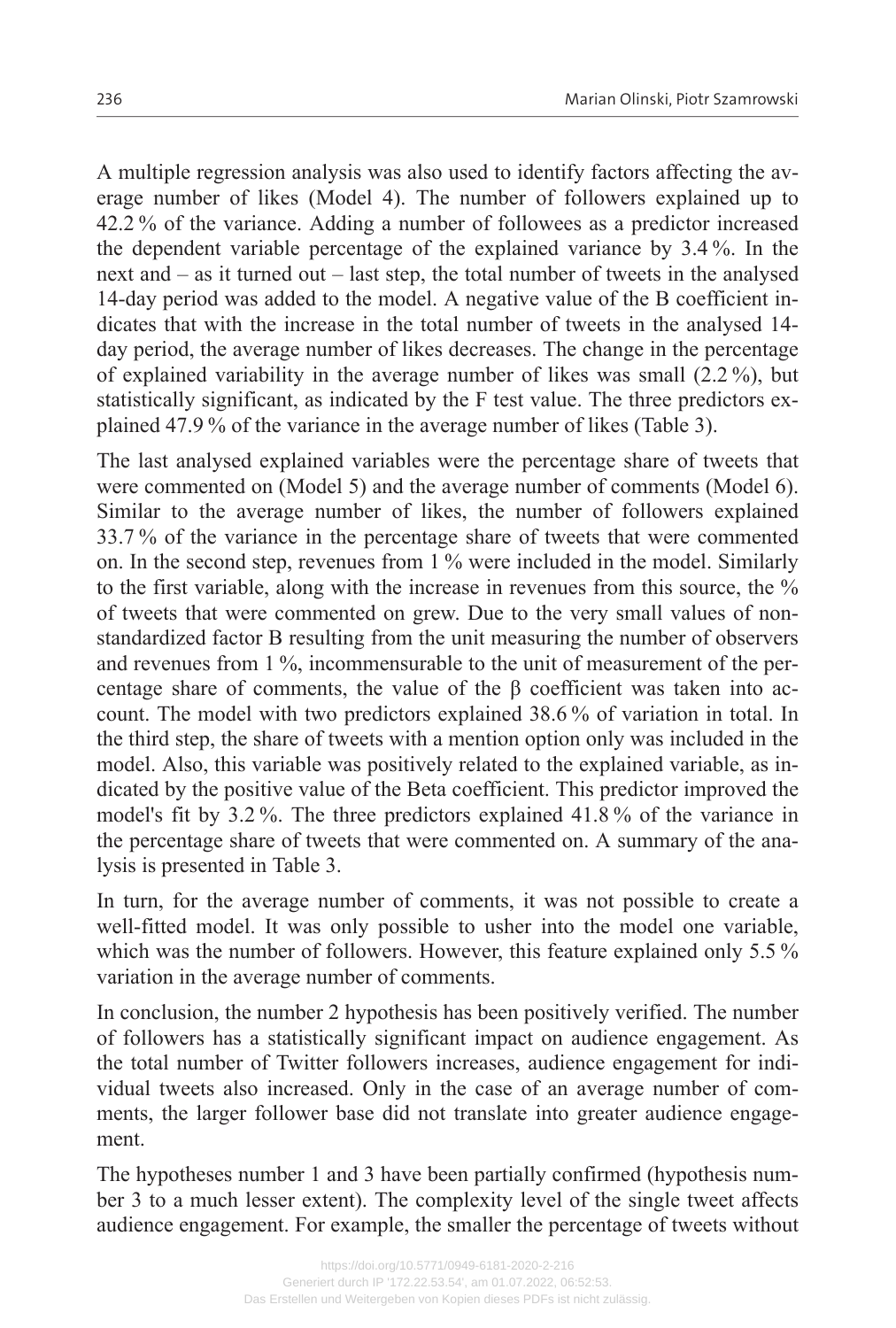a mention or hashtag, the lower the likelihood is that a tweet will be retweeted. A similar situation was observed in the case of tweets with attached multimedia files in the form of a photo or video or with an attached hyperlink. A tweet with an attached photo or short video was also associated with a greater likelihood that such a tweet would be liked. Also, the share of tweets with a hashtag in‐ creases the likelihood that a given tweet will be liked. In turn, the amount of ob‐ tained 1 % of personal income tax in a statistically significant way affected only the probability that the tweet will be commented upon.

Hypothesis number 4 has been rejected. The size of the organization measured by the level of annual income does not translate into audience engagement. The amount of revenue affected only the frequency of published content. The larger the organization is, the higher the frequency.

# **Discussion**

The obtained results indicate that the frequency of published content on Twitter of Polish Public Benefit Organizations in comparison to Anglo-Saxon countries is clearly lower (e.g. Messner et al. 2013). There is also a small audience reaction to the published content both in the form of likes, retweets, and especially comments. Also in this respect, Polish non-profit organizations clearly differ in disadvantage from organizations operating in the most-developed countries. The role of Twitter in building and cultivating relationships with the public seems to be small in Public Benefit Organizations. It seems to be at most complementary to the much more frequently utilized Facebook. This situation should be assessed negatively as building positive relationships with the public should take place via all possible channels, especially in organizations operating on the basis of limited financial and manpower resources and for which funds obtained from individual persons under 1 % income tax form a significant part of the annual budget. It also appears that most PBO users of Twitter are passive, representing the first two levels in the Dhanesh model of engagement (2017) as proven by a small number of likes, retweets and especially comments on a single tweet.

So, firstly managers in Polish Public Benefit Organizations need to increase the frequency of published content. Otherwise, having a profile on Twitter is pointless and even harmful to the organization (the profile user may get the impres‐ sion that the organization is not functioning). Only a few organizations were identified whose publishing activity was high, two in the group of the largest or‐ ganizations with revenue higher than 10 million PLN and also two for the other examined organizations (more than 50 tweets in the analysed 14-day period). It is worth emphasizing that the surveyed organizations are characterized by a large diversity in terms of their publishing activity on Twitter. On the one hand, 32 organizations selected for the analysis published at least 10 tweets (17.2 %), and on the other hand there were 88 organizations that did not use Twitter at all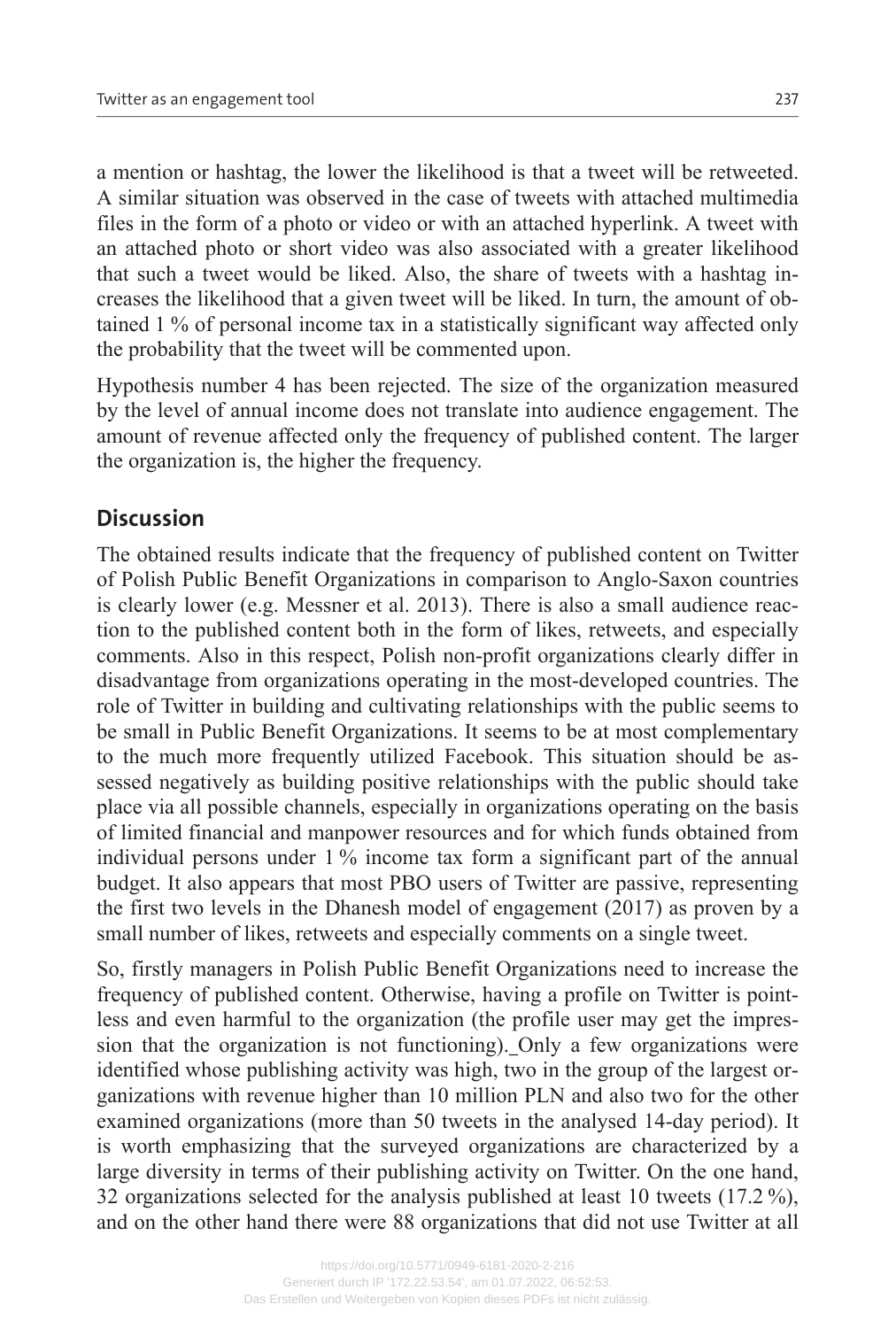(47.3 %) in the analysed 14-day period. Such a small utilization of Twitter by Polish Public Benefit Organizations may be the result of many reasons. First of all, many nonprofit organizations are struggling with a lack of time and re‐ sources needed to properly manage social media channels, which in the case of Twitter could be especially important. The Twitter operation mechanism re‐ quires very frequent updates of the published content. The results suggest that the problem related to the lack of qualified staff could play an important role, because the organizations publication activity decreased over the weekend, for example (people with experience in managing online communication channels are aware that there are no opening and closing times on the network). It is worth stressing, however, that the publishing activity of the organization has limits. Research shows that publishing 3 to 5 tweets per day gives the best results in the context of audience engagement (Liang/Fu 2017).

Secondly, managers in Polish PBOs have to make some serious efforts to acquire a larger base of followers. The higher it is, the more likely that the socalled Social Media Influencers (SMI) will appear, or people or organizations that can significantly affect the perception of the organization by its stakehold‐ ers. They represent the most influencing level in the Dhanesh model of engagement (third level). They determine the level of engagement of a single tweet to the greatest extent. The multiple regression analysis proved the role of a sufficiently large follower base. It explained the largest percentage of variance in terms of the average number of retweets, the average number of likes, and the percentage of tweets that were then commented on. The significance of this factor, although slightly smaller, was also reflected in the model explaining the per‐ centage share of retweeted content and content that was liked. A sufficiently large database of profile followers seems to be the most important prerequisite for obtaining a higher audience engagement. Not only does a higher follower count indicate more influence in organizational activity, but it also indicates that the audience is interested in the content. In this case, the organization may use a number of available tools to build an appropriate user-base (the number of fol‐ lowers). Available tactics can be divided into two groups; for example, they may be associated with the published content and/or static elements of the profile. As for the first set of tools, an organization can simply publish more. Unlike Facebook or YouTube, Twitter seems to require a more aggressive content strategy, but it cannot mean mindlessly publishing a large amount of content.

Considering the very short lifespan of the tweet, publishing the same content multiple times seems like a reasonable solution as well. The exact time of publishing is also an important feature. The scholarly literature indicates that there are optimal times to post on social media; for example, brands typically see the most engagement during weekdays in the early and late afternoons. Utilization tools such as a hashtag or adding a photo or video to a tweet may also translate into more audience engagement. This is confirmed by the results of our own re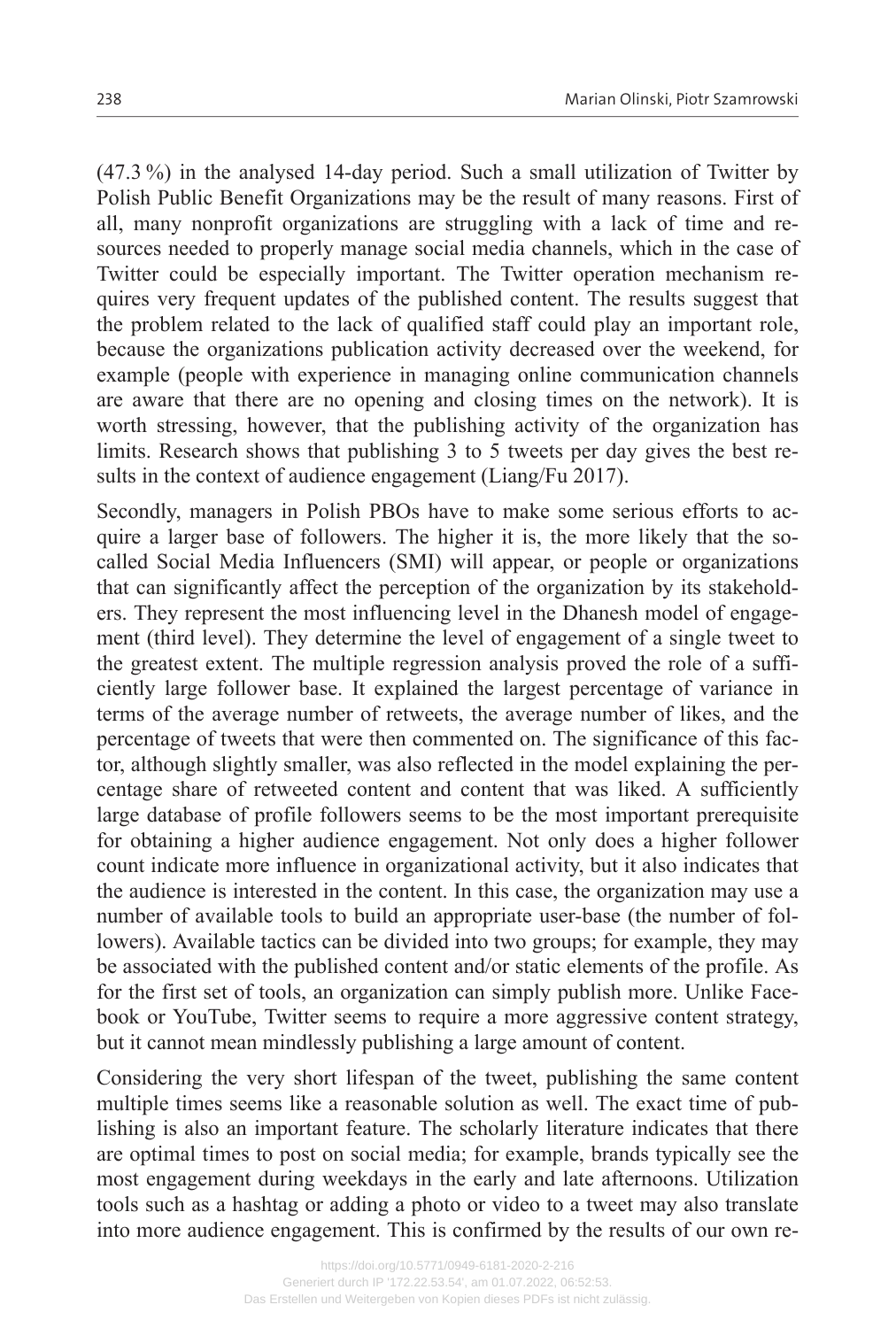search, which indicate that tweets that do not contain hashtags or a mention; negatively affected the percentage of tweets that were later retweeted. On the other hand, tweets with a photo/video file or a hyperlink to specific content had a positive effect with regards to retweeting. Tweets containing a photo/video file or hashtags in their content also translated into a greater percentage of tweets that were later liked. Even in the tweet itself, it is possible for the person respon‐ sible for the published content to ask for retweets. In turn, the use of the mention tool in the single post translated into a larger percentage of tweets that were later commented on. Thus, the above-mentioned results make up a concise list of the best practices for a nonprofit organization and it seems similar to those proposed by other researchers (e.g. Guidry 2013).

The second set of tactics aimed at building a larger follower database is associateed with the static elements of the profile. For example, the person responsible for running the profile should pay special attention to the number of observed users (number of followees). The results of our own research show that the higher the number of followees, the higher the average number of likes and retweets. The so-called principle of reciprocity is responsible for this phenomenon. Reciprocity is the first principle in the concept of stewardship primarily associated with fundraising, according to which another profile user clearly (dedicated to a specific user) express his gratitude for adding him to the list of followees by joining the list of organization followers (Kelly 2001; Waters 2009). At the same time, the research results indicate large differences between the number of followers and the number of followees clearly in favour of the former, which should be assessed negatively.

Another tool that can be used to acquire more followers is related to the use of other platforms to redirect additional traffic to Twitter. The use of such tactics may be particularly useful in the case of Polish Public Benefit Organizations using Facebook, for example which is by far the most popular social media site in Poland. The person responsible for running a profile can also promote Twitter on all organizational marketing materials. This includes business cards, brochures, signs and websites, of course. An organization can promote their Twitter account by using a follow button on their website or blog, embed tweets in their website content or ask email subscribers to follow the organization on Twitter. The optimization of Twitter bio can also contribute to building a sufficiently large follower database, especially when considering that a large number of tweets are suspected to originate from bot accounts. An organization needs to be sure that it is professional, complete and that it does an excellent job of representing activities in their area of expertise.

It is worth noting that attaching a person to the number of Twitter profiles that you follow may also be the result of his own initiative and identification with the ideas and values proclaimed by the organization. Therefore, it can be concluded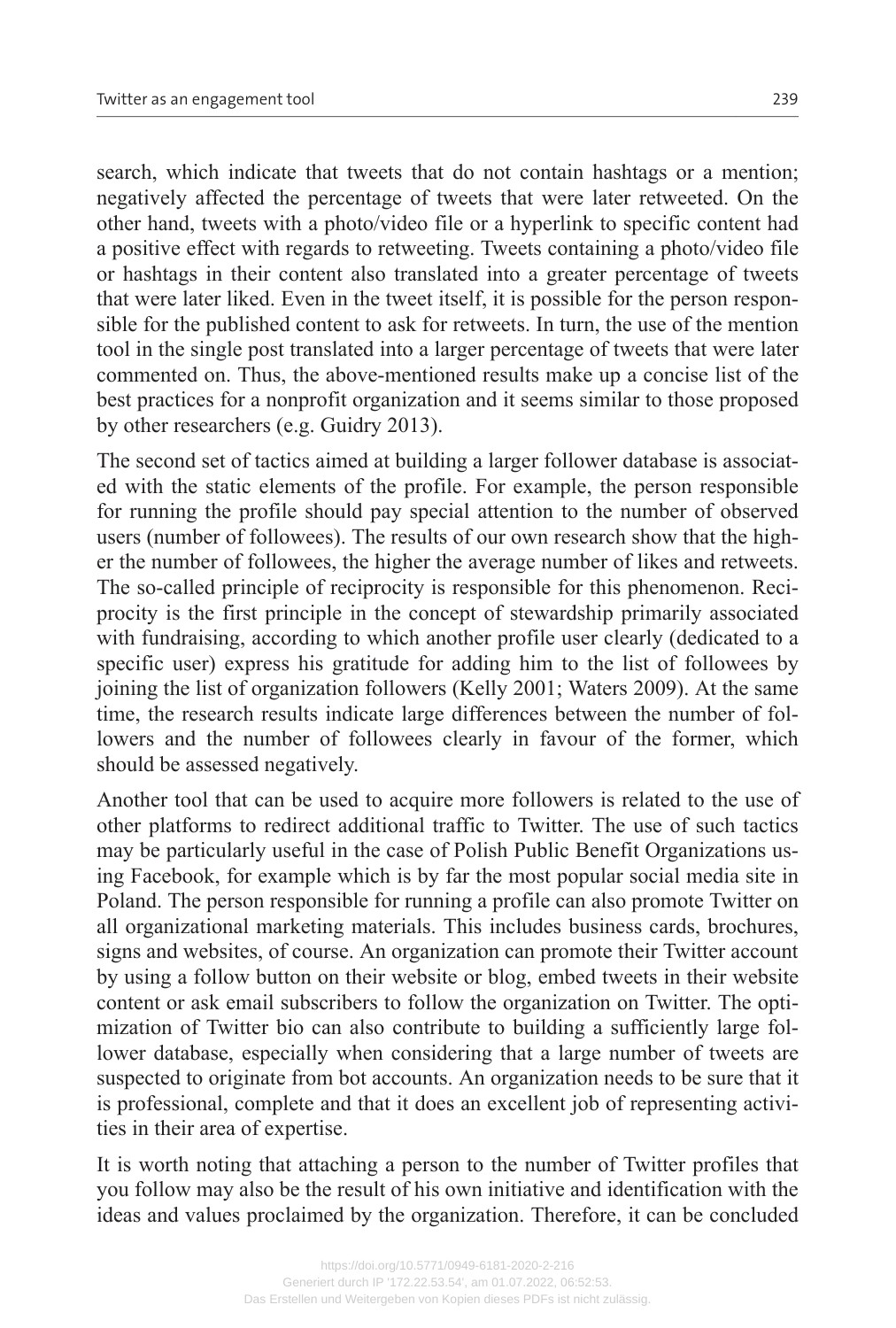that despite the increasing technological advancement and the use of sophisticated information exchange techniques, the organization itself and the ideas it presents are still the most important (this can later be translated into content published in online channels). It is important, therefore, that a given idea and re‐ lated contents arouse controversy, evoke strong emotions, are up to date, etc. As an example, you can give an action on Twitter "Stop lawlessness" regarding the reform of the Polish judiciary and related EU objections regarding the state of law in Poland. This problem caused a lot of controversy in Poland and "the real world" protests were current, that's why tweets associated with this event attracted a large crowd of followers, and consequently triggered a large audience reac‐ tion. The use of sophisticated communication tools in this case, such as hashtag, mention or hyperlinks, was not very important and only fulfilled an auxiliary role. Thus, it can be seen that social media, despite different ways of disseminating information (compared to traditional media), are still grounded in real problems, and the number of followers (observers) does not depend on technological advancement in the way information is provided (e.g. Tweet construction), only from the "real" problem. This principle seems to be universal, *i.e.* it applies regardless of the country, because human behavior in this respect is rather similar.

The findings from this study indicate that such organizational features like size measured by the level of annual revenue, employment level or geographical range of activity were not associated with greater publishing activity and did not translate into a higher level of audience engagement (the organizations were di‐ vided into five groups: operating abroad; throughout the country, province, or several provinces; operating in the county or several counties; operating in communes or several communes; or operating in the neighbourhood- data from annual reporting forms). The results of research conducted by Nah and Saxton  $(2013)$  on a sample of the largest 150 US charities have been partially confirmed. They found no evidence of a relationship between size and the adoption of social media technologies. In other words, size may not be as strong of a de‐ terminant in the use of social media as it has been for previous technologies. In the case of Polish Public Benefit Organizations, those with lower total annual revenues are clearly lagging behind larger organizations in terms of the utilization of social media sites (Olinski/Szamrowski 2018). However, in the organiza‐ tions that had harnessed Twitter in their work, there was no statistical relation‐ ship between the publishing activity in the analysed 14-day period and the size of the organization measured by the level of annual revenue. Smaller organizations with inadequate financial resources do not have a hopeless position in a competitive struggle to reach a wider audience through Twitter, although this requires long-term commitment and an appropriate set of skills for people responsible for managing the profile. Technical expertise and the ability to navigate in the changing world of social media platforms seems to be especially important in the context of building a sufficiently large follower base, which is the most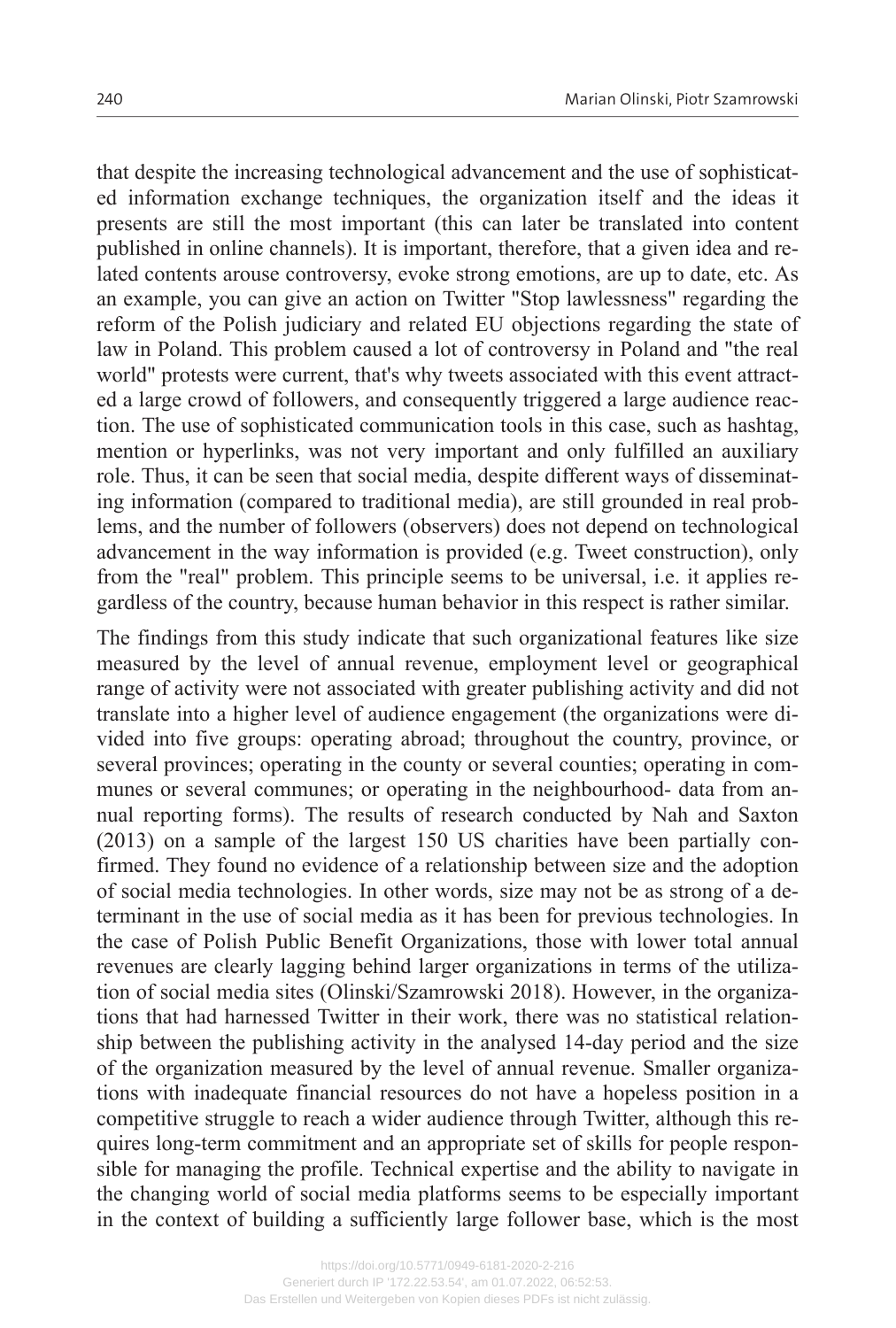important factor affecting audience engagement in Polish Public Benefit Organi zations.

A unique feature of a public benefit organization, i.e. the possibility of receiving 1 % of personal income tax, affected the higher level of audience engagement only in the percentage of tweets that were later commented on, although it explained only a small part of the variance. Thus, this important privilege does not translate into a greater interest in this social media site, although Twitter poten‐ tially seems to be a perfect tool for easy access to the potential donor for a share of the tax. To sum up, Twitter's interactive potential in relationship cultivation for Polish Public Benefit Organizations has not been fully utilized. Although the average length of running a Twitter profile among Polish Public Benefit Organi‐ zations amounted to 1664 days (4 and a half years), they still face a childhood disease associated with a small follower base. The importance of Twitter is at best complementary to Facebook, which is much more popular in Poland. To take full advantage of Twitter, potential managers of the Polish nonprofit organi‐ zations still have a lot of catching up to do in this area.

# **Conclusions**

The findings from this study have several important theoretical and practical im‐ plications. Its main contribution to the existing literature lies within the area of research. First, whereas most prior studies conducted in the developing countries of Eastern and Central Europe focus almost solely on whether organizations ex‐ ploit social media, our study pays attention to how they exploit it. This article has employed a trio of behavioural indicators (the number of likes, retweets and comments, on the basis of which the audience engagement rate was evaluated). In this case, the number of likes from the organizational point of view seems to have the least importance, because they do not intentionally amplify the audience reach of a tweet, in contrast to retweets. Also, the Comments are clearly more important as they start conversations that can contribute to building dialogue-based relationships. From a research point of view the use of behavioural indicators in research gives the possibility of testing normative theories and claims. The Public Relations literature (e.g. Masud 2015; Ki/Hon 2009; Hinson et al. 2014; Cutlip et al. 2006; Grunig 1992; Kent/Taylor 1998) is full of norma‐ tive claims regarding public needs or how the organization should respond to those needs. For example in the above-mentioned literature, you can find suggestions that stakeholders desire more interactive, dialogic content. This supposition before the advent of social media sites has primarily been tested attitudinally e.g. website research and their role in building relationships with the public did not facilitate the collection of behavioural, stakeholder-response data. There‐ fore, it was necessary to conduct qualitative research. Scholars no longer need to scrutinize only the organizational side of the organization–public relationship.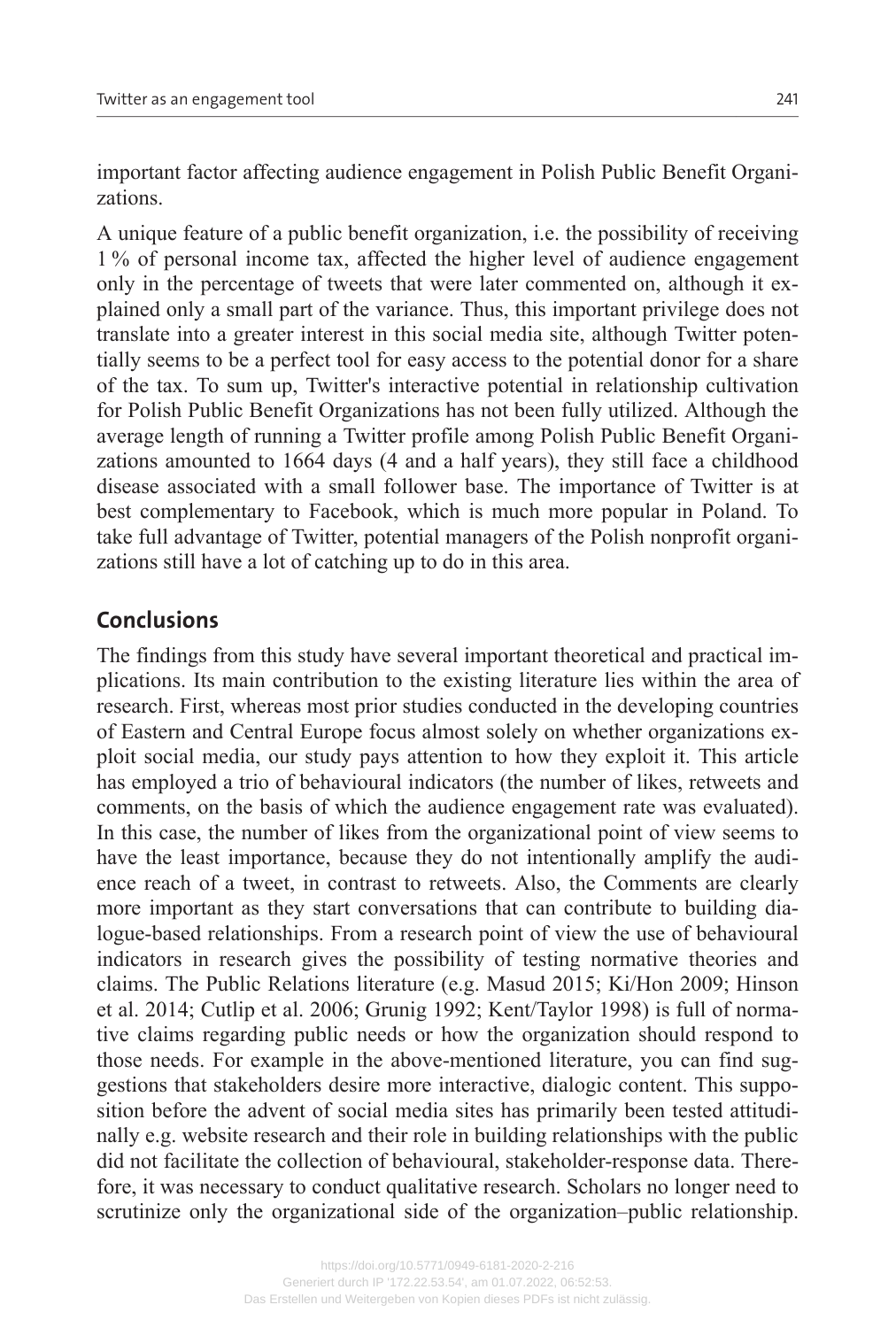The utilization of behavioural data from social media studies are a very helpful tool in gauging the effectiveness of online relationship cultivation strategies.

A number of significant limitations in this study need to be weighed up. First, the function of the tweet was not analysed. For example, in research by Lovejoy and Saxton (2012), three main functions of the tweet were distinguished -infor‐ mation, community-building and call to action. One of these functions may translate into a higher audience engagement. For example, tweets in the form of a question may be destined at building relations based on dialogue. The research into American nonprofit organizations indicates that users of social media sites appreciate organizational attempts at dialogue building (Saxton/Waters 2014). Second, the research did not evaluate the emotional overtones of the content being commented on. Only the average number of comments was taken into account, there was no analysis of whether the comments were positive, negative or neutral. Third, at the end of 2017 the character limit for a single tweet increased from 140 to 280 characters. Conducting comparative research seems to be fully justified in this case. Perhaps it will affect other perceptions of Twitter's role in the relationship building process. Further research should also focus on the composition of followers. The proper segmentation process means that the content needs to be adjusted to the recipient's requirements. Finally, qualitative research would be a perfect addition to quantitative research. It could examine the role of Twitter in the relationship building process, and the research should be focused toward those responsible for managing the social media profiles.

## **References**

- Baird, A./Furukawa, M. F./Raghu, T. S. (2012): Understanding contingencies associated with the early adoption of customer-facing web portals, in: Journal of Management Information Systems, 29(2), 293–324.
- Bakshy, E./Hofman, J. M./Mason, W. A./Watts, D. J. (2011): Everyone's an influencer: Quan‐ tifying influence on Twitter, in: Proceedings of the Fourth ACM International Conference on Web Search and Data Mining, New York, NY, 65–74.
- Curtis, L./Edwards, C./Fraser, K.L./Gudelsky, S./Holmquist, J./Thornton, K./Sweetser, K.D. (2010): Adoption of social media for public relations by nonprofit organizations, in: Public Relations Review, 36(1), 90–92.
- Cutlip, S.M./Center, A.H./Broom, G.M. (1994): Effective public relations. Englewood Cliffs, NJ: Prentice-Hall.
- Cutlip, S.M./Center, A.H./Broom, G.M. (2006): Effective public relations (9th ed.). Upper Saddle River, New Jork: Prentice Hall.
- Czetwertyński, S. (2016): Konkurencja na rynku jednego procenta, in: Społeczeństwo i Ekonomia, 1 (5), 69–84.
- Davis, F.D. (1989): Perceived usefulness, perceived ease of use, and user acceptance of information technology, in: MIS Quarterly, 13(3), 319–339.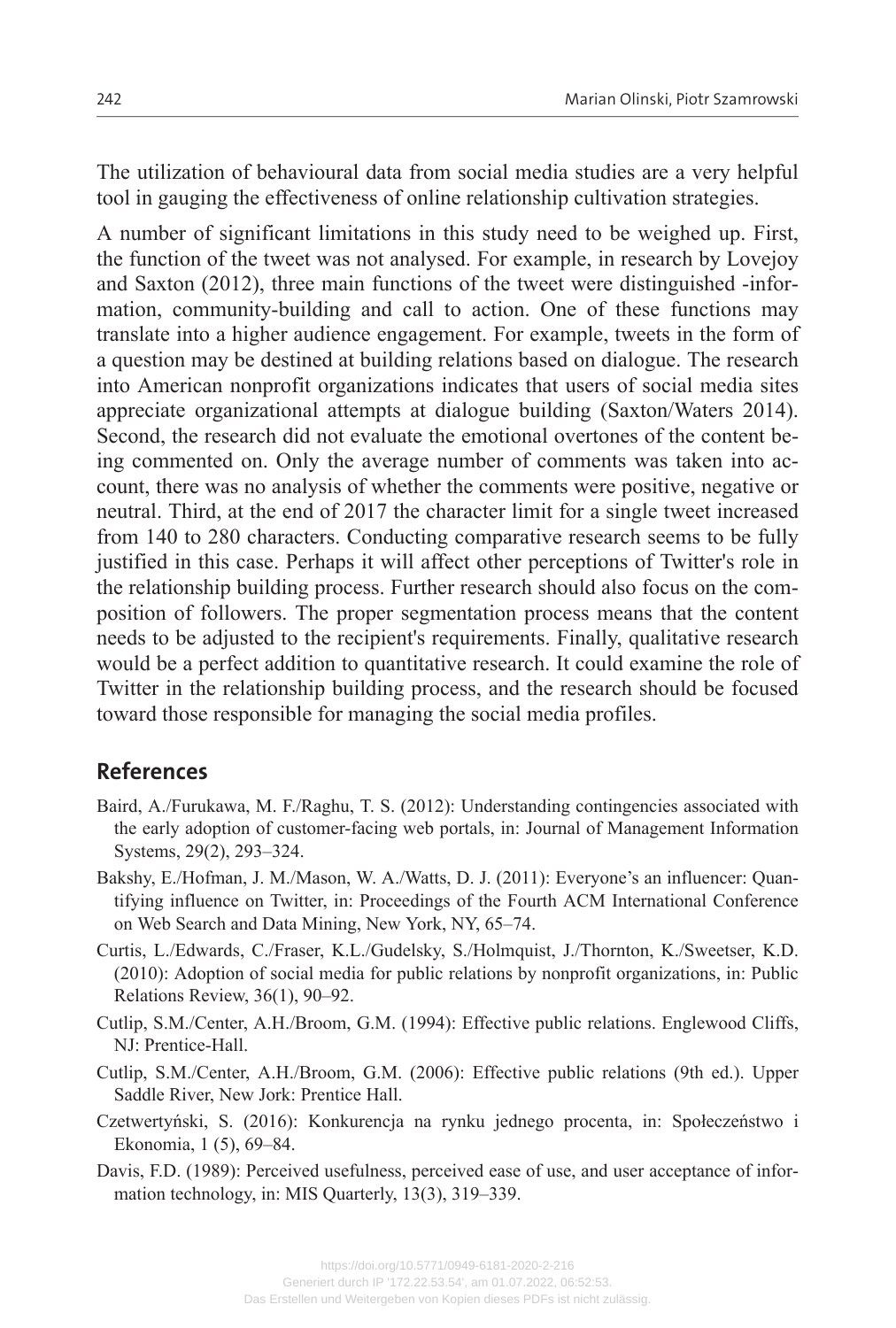- Dhanesh, G.S. (2017): Putting engagement in its PRoper place: State of the field, definition and model of engagement in public relations, in: Public Relations Review, 43, 925–933.
- Donaldson, L. (2001): The contingency theory of organizations. Thousand Oaks, CA: Sage.
- Dozier, D.M./Grunig, L.A./Grunig, J.E. (1995): Manager's guide to excellence in public relations and communication management. Mahwah, NJ: Lawrence Erlbaum Associates, Inc.
- Finn, S./Maher, J. K./Forster, J. (2006): Indicators of information and communication technol‐ ogy adoption in the nonprofit sector: Changes between 2000 and 2004, in: Nonprofit Management and Leadership, 16(3), 277–295.
- Grunig, J.E. (1992): What is excellence in management, in: Grunig, J.E. (ed.): Excellence in public relations and communication management, Hillsdale, New Jork: Lawrence Erlbaum Associates, 219–249.
- Guidry, J.D. (2013):- A Tale of Many Tweets: How Stakeholders Respond to Nonprofit Organizations' Tweets, Master of Professional Studies thesis, Washington: George Washington University, DC.
- Guidry, J.P./Jin, Y./Orr, C.A./Messner, M./Meganck, S. (2017): Ebola on Instagram and Twit‐ ter: How health organizations address the health crisis in their social media engagement, in: Public Relations Review, 43(3), 477–486.
- Guidry, J.D/ Saxton, G.D./ Messner, M. (2015): Tweeting Charities: Perceptions, Resources, and Effective Twitter Practices for the Nonprofit Sector, in: Waters, R.D (ed.): Public Relations in the Nonprofit Sector. Theory and Practice. New York: Routledge.
- Hackler, D./Saxton, G. D. (2007): The strategic use of information technology by nonprofit organizations: Increasing capacity and untapped potential, in: Public Administration Re‐ view, 67(3), 474–487.
- Hinson, R.E./van Zyl, H./Agbleze, S. (2014): An interrogation of the dialogic potential of insurance firm websites in Ghana, in: Information Development, 30(1), 56–69.
- Huang, Y.C./Lin, Y.P./Saxton, G.D. (2016): Give Me a Like: How HIV/AIDS Nonprofit Organizations Can Engage Their Audience on Facebook, in: Aids Education and Prevention, 28(6), 539–556.
- Kanter, B./Fine, A. H. (2010): The networked nonprofit: Connecting with social media to drive change. San Francisco, CA: Jossey-Bass.
- Kelly, K.S. (2001): Stewardship: The fifth step in the public relations process, in: Heath, R.L. (ed.): Handbook of public relations, Thousand Oaks, CA: Sage, 279–289.
- Kent, M.L./Taylor, M. (1998): Building dialogic relationships through the World Wide Web, in: Public Relations Review, 24(3), 321–334.
- Ki, E.J./Hon, L.C. (2009): A Measure of Relationship Cultivation Strategies, in: Journal of Public Relations Research, 21(1), 1–24.
- Ledingham, J.A. (2003): Explicating Relationship Management as a General Theory of Public Relations, in: Journal of Public Relations Research, 15(2), 181–198.
- Lee, Y.J. (2018): Is your church "liked" on Facebook? Social media use of Christian congregations in the United States, in: Nonprofit Management and Leadership, 28(3), 383–398.
- Liang, H./Fu, K. (2017): Information Overload, Similarity, and Redundancy: Unsubscribing Information Sources on Twitter, in: Journal of Computer-Mediated Communication, 22, 1– 17.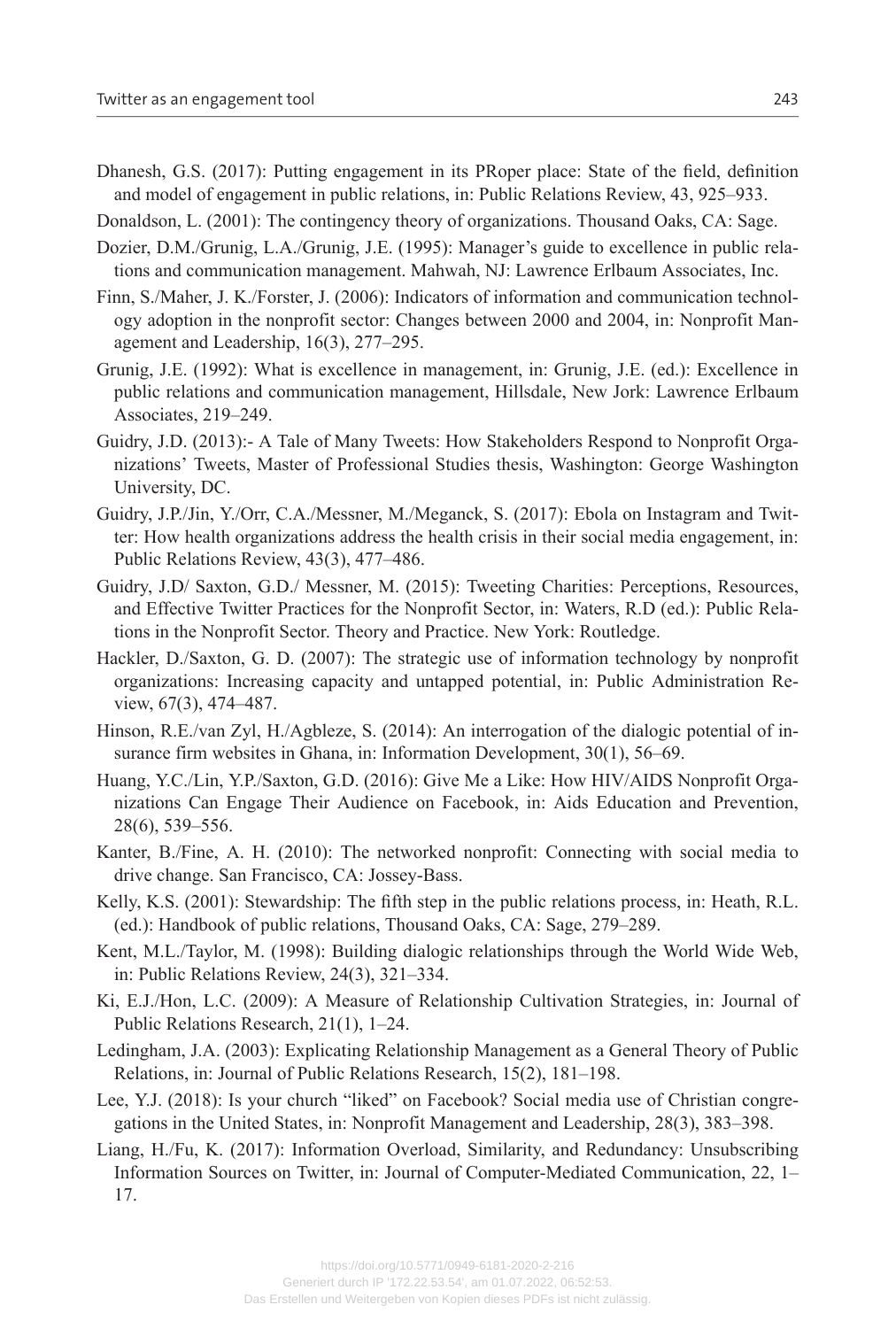- Lovejoy, K./Saxton G.D. (2012): Information, Community, and Action: How Nonprofit Organizations Use Social Media, in: Journal of Computer-Mediated Communication, 17(3), 337–353.
- Lovejoy, K./Waters, R.D./Saxton, G. (2012): Engaging stakeholders through Twitter: How nonprofit organizations are getting more out of 140 characters or less, in: Public Relations Review, 38, 313- 318.
- Masud, I. (2015): Evaluating hotel websites as a marketing communication channel: A dialogic perspective, in: Information Development, 32(3), 718–727.
- Messner, M./Jin, Y./Medina-Messner, V./Meganck, S./Quarforth, S./Norton, S. (2013): 140 characters for better health: An exploration of the Twitter engagement of leading nonprofit organizations, in: Al-Deen, H.N./Hendricks, J.A. (ed.): Social media and strategic communications. Basingstoke. UK: Palgrave Macmillan.
- Nah, S./Saxton, G. (2013): Modeling the adoption and use of social media by nonprofit organizations, in: New Media and Society, 15(2), 294–313.
- O'Connor, M.K./Netting, F.E. (2009): Organization practice: A social worker's guide to un‐ derstanding human services, New York: John Wiley & Sons Inc.
- Olinski, M./Szamrowski, P. (2018): Znaczenie mediów społecznościowych w funkcjonowaniu organizacji pożytku publicznego, in: Zeszyty Naukowe Politechniki Śląskiej. Organizacja i Zarządzanie, 117, 351–368.
- Ott, L./ Theunissen, P. (2015): Reputations at risk: Engagement during social media crises, in: Public Relations Review, 41, 97–102.
- Pfeffer, J./Salancik, G.R. (2003): The external control of organizations: A resource dependen‐ cy perspective, New York: Harper & Row Publishers Inc.
- Rogers, E. (1995): Diffusion of Innovations. New York: Free Press.
- Saxton, G.D./Guo, C./Brown, W.A. (2007): New dimensions of nonprofit responsiveness: The application and promise of Internet-based technologies, in: Public Performance & Management Review, 31(2), 144–173.
- Saxton, G.D./Waters, R.D. (2014): What do stakeholders like on Facebook? Examining public reactions to nonprofit organizations' informational, promotional, and community building messages, in: Journal of Public Relations Research, 26(3), 280–299.
- Tang, P.S./Ang, P.H. (2002): The diffusion of information technology in Singapore schools: A process framework, in: New Media & Society, 4(4), 457–478.
- Taylor, M./ Kent, M.L. (2014): Dialogic Engagement: Clarifying Foundational Concepts, in: Journal of Public Relations Research, 26: 384–398.
- Tripathi, S./Verma, S. (2018): Social media, an emerging platform for relationship building: A study of engagement with nongovernment organizations in India, in:. International Journal of Nonprofit and Voluntary Sector Marketing, 23(1), 1–11.
- Urbaniak, G.C./Plous, S. (2013): Research Randomizer, (Version 4.0) [Computer software]. Retrieved on April 22, 2016, from http://www.randomizer.org/
- Venkatesh, V./Morris, M.G./Davis, G.B./Davis, F.D. (2003): User acceptance of information technology: Toward a unified view, in: MIS Quarterly, 27(3), 425–478.
- Vishwanath, A./Goldhaber, G.M. (2003): An examination of the factors contributing to adop‐ tion decisions among late-diffused technology products, in: New Media & Society,  $5(4)$ , 547–572.